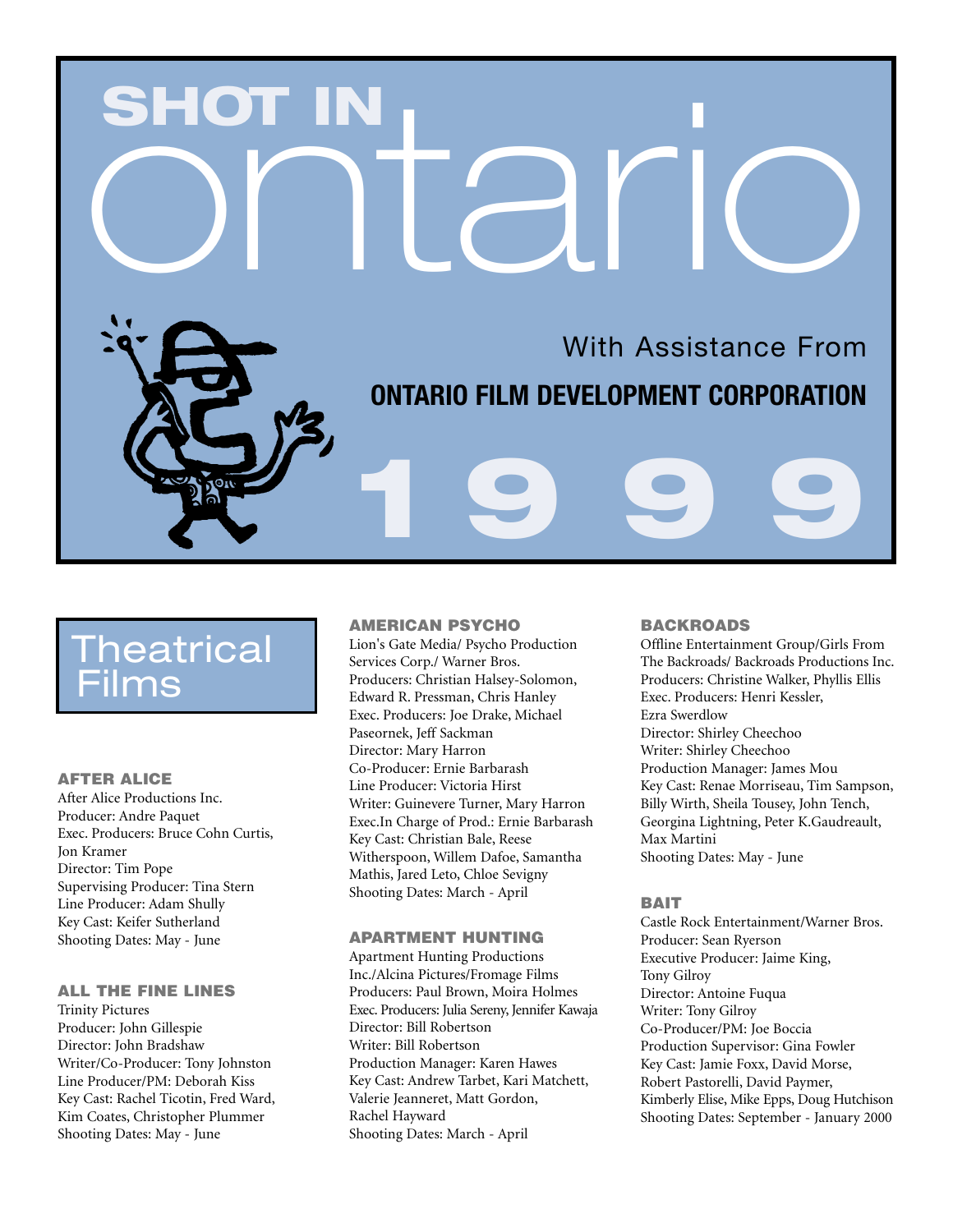# **BLESS THE CHILD**

Paramount Pictures Producers: Mace Neufeld, Howard (Hawk) Koch Jr. Director: Chuck Russell Writer: Cliff Green, Ellen Green, Don Roos, Chuck Russell Co-Producer: Stratton Leopold Production Manager: Nicholas Gray Key Cast: Kim Basinger, Jimmy Smits, Christina Ricci, Rufus Sewell, Eugene Lipinsky, Angela Bettis Shooting Dates: June - October

## **BRUISER**

Bei Bruiser Productions Inc./ Faceless L.C.C.C/O Studio Canal Plus Producers: Ben Barenholtz, Peter Grunwald Director: George Romero Co-Producer: Martin Walters Production Manager: Bill Marks Key Cast: Jason Fleming, Peter Stormare, Leslie Hope, Nina Garbiras Shooting Dates: July - August

## **DAWN'S EARLY LIGHT**

Snow Line Pictures Producer: Myra Fried Exec. Producer: Margrit Ritzmann Director: Curt Truninger Co-Producer: Carlo Liconte Line Producer: Sandie Pereira Key Cast: Tim Dutton, Helen Baxendale Shooting Dates: May - June

#### **DESIRE**

August Pictures Inc. Producers: Elizabeth Yake, Phyllis Laing Exec. Producers: Nicole Robert, Kathy Avrich Johnson Director: Colleen Murphy Writer: Colleen Murphy Shooting Dates: August - September

# **FALL**

Trinity Pictures Inc. Producer: John Gillespie, Chad McQueen, Paul Wynn Executive Producer: Richard Borchiver Director: Daniel Baldwin Writer: Kenneth Todd August Line Producer/PM: Deborah Kiss Key Cast: Daniel Baldwin, Michael Madsen, Chad McQueen Shooting Dates: August - September

# **FOREVER MINE**

Forever Mine Production/ Moonstar Entertainment/ J & M Entertainment Limited Partnership Producers: Amy Kaufman, Damita Nikapota, Kathleen Haase Exec. Producer: Julia Palau, Matthew Payne Director: Paul Schrader Associate Producer/UPM: Joe Boccia Writer: Paul Schrader Key Cast: Joseph Fiennes, Gretchen Mol, Ray Liotta, Vincent Laresa, Myk Watford, Lindsey Connell, Robert Dodds Shooting Dates: March - May

## **FREQUENCY**

The Koch Company/Avery Pix Inc./ New Line Cinema Producer: Howard (Hawk) Koch Exec. Producers: Toby Emmerich, Bill Carraro Director: Gregory Hoblit Writer: Tobias Emmerich Production Manager: Matthew Hart Key Cast: Dennis Quaid, Frank McAnulty, James Caviezel, Elizabeth Mitchell, Andre Braugher, Dordan Bridges, Micheal Cera Shooting Dates: May - July

#### **GHETTO SUPERSTAR**

New Line Cinema/ Mitchell Entertainment Inc. Producers: Madonna, Guy Oseary Co-Producers: Gary Ventimiglia, Happy Walters, E. Bennett Walsh Exec. Producers: Lennox and Lester Parris Director/Writer: Robert Adetuyi Production Manager: Tammy Quinn Key Cast: Pros Michel, Vondie Curtis Hall, Ja Rule Shooting Dates: May - July

# **GINGER SNAPS**

Oddbod Productions Inc./Copper Heart Entertainment. Inc. Producers: Steve Hoban, Karen Lee Hall Director: John Fawcett Writer: Karen Walton Production Manager: Roberta Pazdro Key Cast: Mimi Rogers, Emily Perkins, Kris Lemche, Katherine Isabelle Shooting Dates: October - November

#### **HANGMAN**

Oasis/Mainline/Hangman Films Inc. Producer: Peter Emerson Exec. Producer: Marc Bienstock Director: Ken Girotti Writers: Vladimir Nemirovsky, Marc Bienstock Production Manager: Allan Levine Key Cast: Lou Diamond Phillips, Madchen Amik Shooting Dates: November - December

#### **HISTORY IS MADE AT NIGHT**  (PORTION ONLY)

Trimark Pictures/ Buena Vista Distribution/Scala Productions Inc./Upstream Pictures/ Helkon Media/ Ima Films/ Smile Entertainment Producers: Patrick Cassavettes, Nik Powell, Timo T. Lahtinen Director: Ilkka Jarvicaturi Writer: Patrick Amos, Jean-Pierre Gorin Key Cast: Bill Pullman Shooting Dates: February

## **HOME BREW**

(PREP ONLY) Home Brew Film Productions Inc. Producers: Dave Thomas, David McAree, Jakob DeBoer, Exec. Producers: Bill Bromily, John Hamilton Director: Paul Flaherty Writers: Paul Flaherty, Dave Thomas, Rick Moranis Co-Producer: Mark Barbolak Exec.In Charge Of Prod.: Joesph Genier Associate Producer: Chris Danton Key Cast: Dave Thomas, Rick Moranis, Dan Aykroyd

# **THE HURRICANE**

(AKA LAZARUS AND THE HURRICANE) Beacon Communications/Universal Pictures Producers: Norman Jewison, Armyan Bernstein, John Ketcham, Michael Jewison Exec. Producers: Irving Azoff, Rudy Langlois, Bill Teiter Director: Norman Jewison Writer: Chris Cleveland Production Manager: Matthew Hart Key Cast: Denzel Washington, Debra Kara Unger, Al Waxman Shooting Dates: November '98 -February '99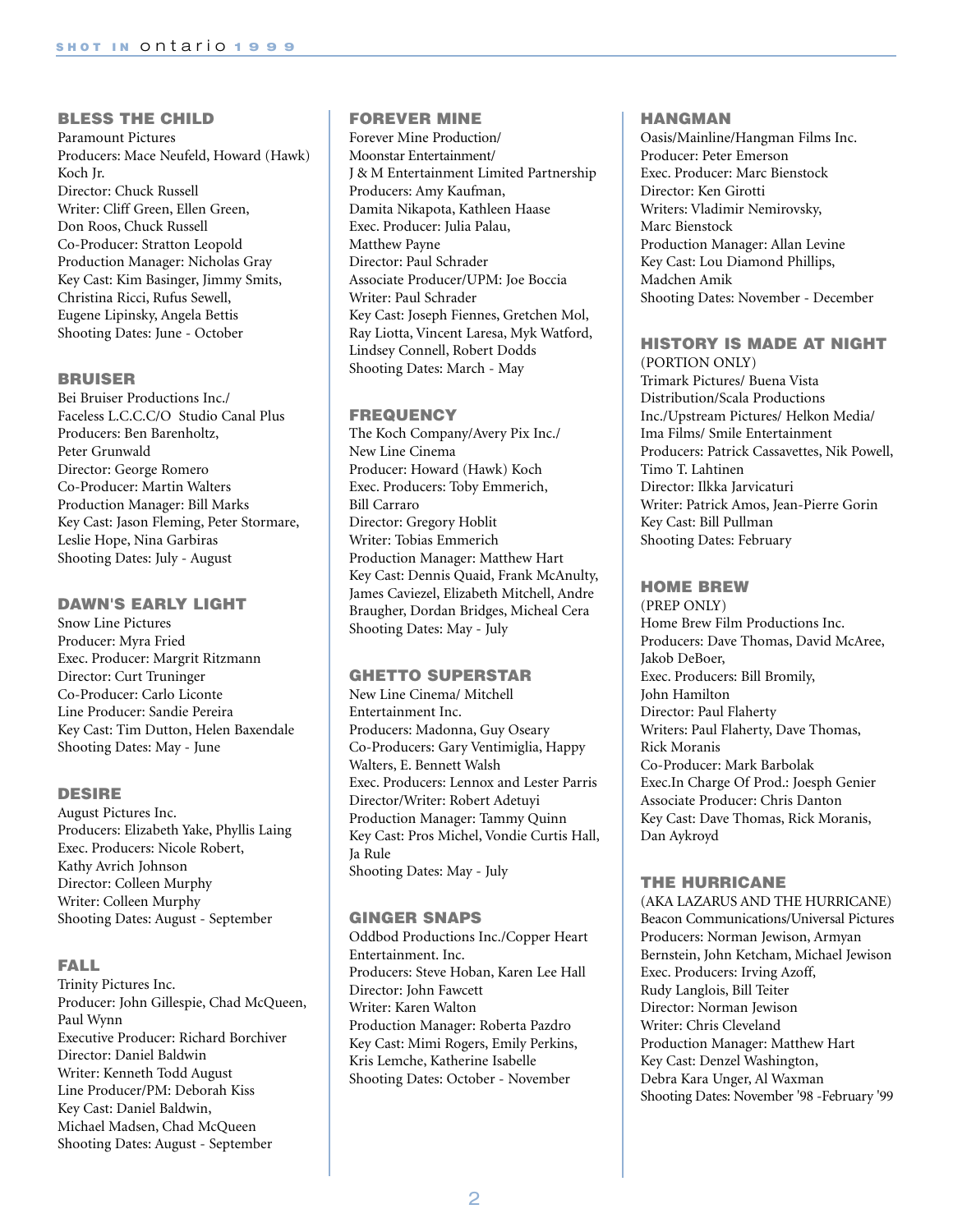## **JACK OF ALL TRADES**

Greystone International/Clovebend Productions/ Trans Continental Pictures/ PearlCam Productions/Raven Knite Productions Producers: Daniel D'Ohr, Phillip Jackson Director: Lionel C. Martin Writer: Tony DeCamillis, Louis J. Pearlman Production Manager: Melinda Ramsey Key Cast: Tony DeCamillis, Hunter Tylo, Paul Sorvino, Joey Sculthorpe, Danielle Fishel, Jen Morris, C.J. Byrnes Shooting Dates: May - June

# **KNOCKAROUND GUYS**

New Line Cinema/A.L.A. Production Services Limited Producer: Lawrence Bender Exec. Producer: Stan Wlodkowski Directors/Writers: Brian Koppelman, David Levien Production Manager: Jim Powers Key Cast: Barry Pepper, Seth Green, Vin Diesel, Andrew Davoli, John Malkovich, Dennis Hopper Shooting Dates: September - November

#### **LADIES MAN**

SNL Studios/Roadhouse Productions/Paramount Pictures Producer: Lorne Michaels Exec. Producer: Robert K. Weiss, Erin Fraser, Richard Feldman Director: Reginald Hudlin Writers: Tim Meadows, Dennis McNicholas, Andrew Steele Line Producer: Albert Botha Production Manager: Michael Wray Key Cast: Tim Meadows, Kevin McDonald, Julianne Moore, Lee Evans, Will Ferrell, Billy Dee Williams, Karyn Parsons Shooting Dates: August - October

#### **LAKEBOAT**

Oregon Trail Productions Producer: Tony Mamet Exec. Producers: Eric Epperson, Alan James Director: Joe Montegna Writer: David Mamet Line Producer: Nicholas Tabarrok Production Manager: Andrea Boyd Key Cast: Charles Durning, Peter Falk, Robert Forster, Denis Leary, Tony Mamet, George Wendt Shooting Dates: August - September

#### **LOSER**

Columbia Pictures/Branti Film Prodctions Ltd. Producers: Twink Caplan, Amy Heckerling Exec. Producer/UPM: John Eckert Director/Writer: Amy Heckerling Key Cast: Thomas Sadoski, Jason Biggs, Mina Suvari, Greg Kinnear, Zak Orth, Twink Caplan, Jimmi Simpson, Egidio Tari Shooting Dates: October - January

#### **LOVE COME DOWN**

The Film Works/ Conquering Lion Productions Producer: Eric Jordan Exec. Producer: Damon D'Oliveira Director/Writer: Clement Virgo Production Manager: Leorra Newman Shooting Dates: November - December

# **THE PERFECT SON**

Perfect Son Productions Inc. Producer: Jennifer Jonas Director/Writer: Leonard Farlinger Co-Producer: Tony Johnston Line Producer/PM: Allan Levine Key Cast: Colm Feore, David Cubitt Shooting Dates: July - August

#### **ROAD RAGE**

Greenlight Film & Television Inc. Producer: Gary Howsom Director: Sidney Furie Writer: Greg Mellott Production Manager: Tracey Boyd Shooting Dates: September - October

#### **SAINT JUDE**

The East Side Film Company Inc./ Lux Films Producer: Sandra Cunningham Director: John L'Ecuyer Co-Producer: Nicole Robert Writer: Heather O'Neill Production Manager: Sylvie de Grandpre Key Cast: Liane Balaban, Victoria Sanchez, Nicholas Campbell Shooting Dates: April - May

#### **SILVERMAN**

Trinity Pictures Inc./ Platinum Film Productions Inc. Producer: John Gillespie Exec. Producer: Matthew Rhodes Director: Peter Foldy Writer: Gerald Sanford Production Manager: Deborah Kiss Shooting Dates: July - August

# **THE SKULLS**

Universal Pictures/ Cranium Films Limited Partnership/Original Film/ Overbrook Entertainment/20th Century Fox Producer: John Pogue, Neal Moritz Exec. Producer: Christopher Ball, Bruce Mellon, Will Tyrer Director: Rob Cohen Writer: John Pogue Co-Producer: Fred C.Caruso Associate Producer: Creighton Bellinger Production Manager: Lyn Lucibello Key Cast: Paul Walker, Joshua Jackson, Craig T. Nelson, Leslie Bibb, Heather Levalle, Christopher McDonald Shooting Dates: May - July

#### **A SORDID AFFAIR**

Arto Pelli International Inc./ Beta Toras Producers: Klaus Rettig, Anton Motio Exec. Producers: Stavros Stavridis, Peter Paulich Director: Stuart Cooper Writer: Michael Capellupo Production Manager: John Roy Key Cast: Bobbie Phillips, Benjamin Sadler, Robert Wagner, Thomas Heinze Shooting Dates: August - September

# **SPREADING GROUND**

Tsunami Entertainment/Polsib Street Productions/Omega Pictures Exec. Producer: Ken Nakamura Director: James Burke Writer: Mark Nakamura Production Manager: Michael Hadley Key Cast: Dennis Hopper, Frederic Forrest, Leslie Hope, Tom McCamus Shooting Dates: July - August

#### **TART**

Interlight Pictures/Green Moon Productions Director/Writer: Christina Wayne Line Producer: Margot Lulick Production Manager: Andrea Boyd Key Cast: Dominique Swain, Brad Renfro, Bijou Phillips, Melanie Griffiths Shooting Dates: November - December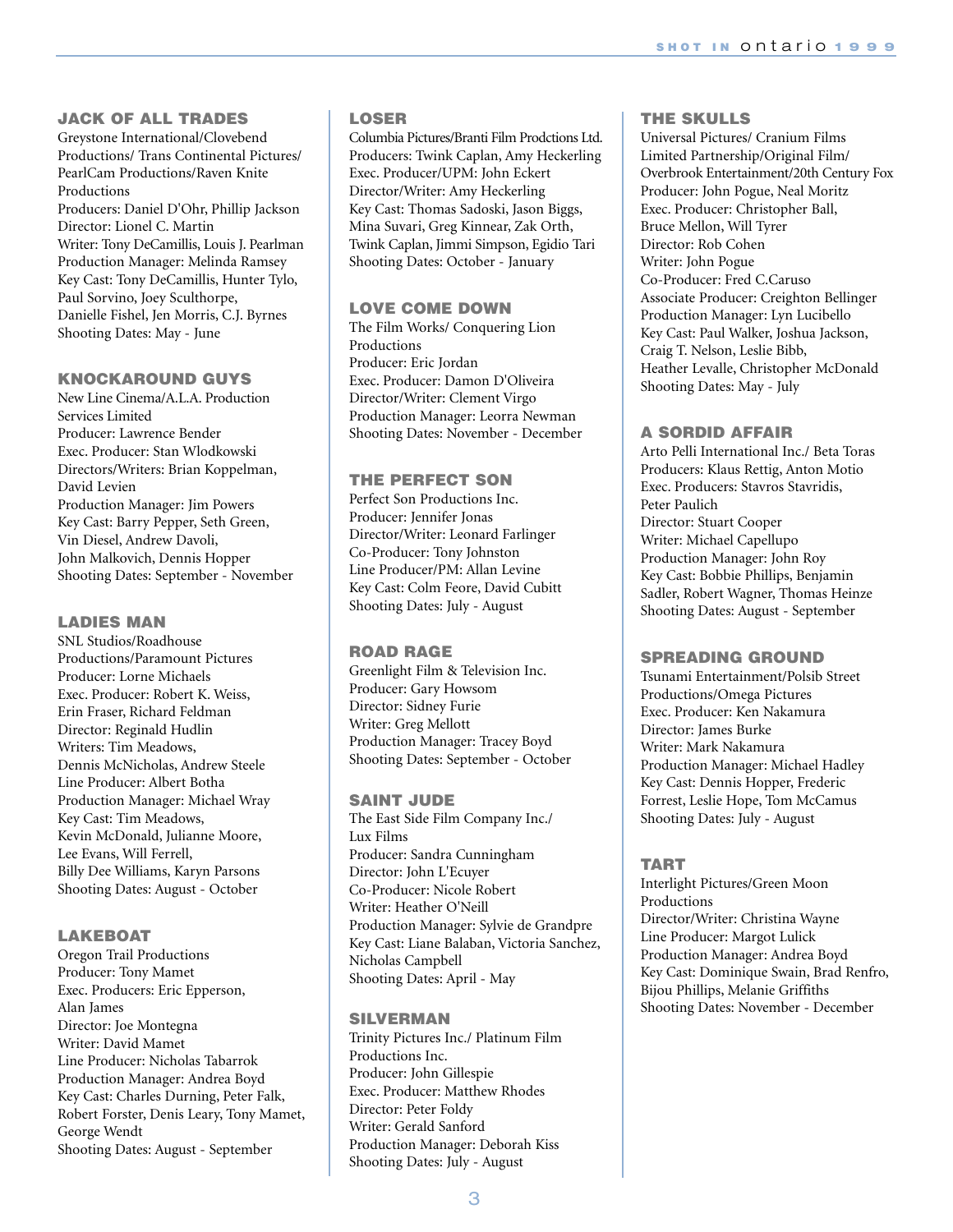#### **TIME OF OUR LIVES, THE**  (PREP ONLY)

Time Motion Pictures Inc. Producers: Deborah Gabler, David Kirkpatrick Director/Writer: Mary Agnes Donoghue Production Manager: Donato Baldassarra

# **TRIBULATION**

Cloud Ten Pictures Producers: Paul Lalonde, Peter Lalonde Director: Andre van Heerden Writers: Paul Lalonde, Peter Lalonde Line Producer: Nicholas D. Tabarrok Key Cast: Gary Busey, Margot Kidder, Howie Mandel Shooting Dates: June - July

# **THOMAS AND THE MAGIC RAILROAD**

Catalyst Entertainment/ Britt Alcroft Productions/Destination Films/The Magic Railroad Company Inc./ Gullane Pictures/ Alliance Atlantis Communications Producer: Britt Alcroft, Phil Fehrle Exec. Producer: Brent Baum, Nancy Chapelle, Charles Falzon, Barry London Director/Writer: Britt Alcroft Co-Producer: Mark Jacobson Production Manager: Noella Nesdoly Key Cast: Alec Baldwin, Peter Fonda, Mara Wilson, Didi Conn, Russel Means, Michael Rodgers, Cody McMains Shooting Dates: August - December

#### **URBAN LEGEND 2: FINAL CUT**

Columbia Pictures/ UL2 Productions Inc./ Original Film/hoenix Pictures Inc./ Sony Pictures Entertainment Producers: Gina Matthews, Neal H. Moritz Exec. Producer: Brad Luff, Nick Osborne Director: John Ottman Writers: Paul Harris Boardman, Scott Derrickson Line Producer: Richard Rothschild Production Manager: Chris Danton Key Cast: Jennifer Morrison, Joseph Lawrence, Jessica Cauffiel, Michael Bacall, Matthew Davis, Anson Mount, Eve Mendes, Anthony Anderson, Marco Hofschneider, Loretta Devine, Hart Bochner Shooting Dates: October - December

## **WISH YOU WERE DEAD**

Cooler Productions/Greystone Productions/ Gemini Gold/ Basulto Entertainment Producers: Dan D'Ohn, Phillip Jackson, David Basulto, Danny Gold Director: Valerie McCafferty Writer: Scott Firestone Production Manager: Alice O'Neill Key Cast: Mary Steenbergen, Cary Elwes, Billy Ray Cyrus, Tanya Allen, Robert Englund, Sally Kirkland, Christopher Lloyd

# **X-MEN**

20th Century Fox Film Corp./Marvel Media/The Donners Company/ Bad Hat Harry Productions/Springwood Productions Inc. Producers: Lauren Shuler Donner, Ralph Winter Exec. Producer: Avi Arad, Richard Donner, Stan Lee,Tom De Santo Director: Bryan Singer Writers: Bryan Singer, Tom DeSanto, David Hayter, Christopher McQuarrie, Ed Solomon, Joss Whedon Production Managers: Ross Fanger, Whitney Brown Key Cast: Dougray Scott, Patrick Stewart, Ian McKlellan, Famke Jansen, Halle Barry, Hugh Jackman, Anna Paquin, Rebecca Romijn-Stamos, Bruce Davison, Ray Park, James Marden, Tyler Mane Shooting Dates: September - February 2000

# **YEAR OF THE PHEONIX**

Paramount Pictures/ Roadhouse Productions Inc./YP Productions Inc. Producer: Jeff Freilich Director/Writer: Jeff Freilich Production Manager: David Rider Key Cast: Jeanne Chinn, Jefferey Meek Shooting Dates: September - October



# **GUILTY HEARTS**

Pebblehut Productions Inc./CBS Producer: Scott White Exec. Producer: Dan Wigutow Director: Marcus Cole Writer: J.B. White Production Manager: Paula Smith Key Cast: Treat Williams, Olympia Dukakis, Marcia Gay Harden, Gary Basaraba

# Movies for Television

#### **ALL AMERICAN GIRL: MARY KAY LATOURNEAU**

Grosso-Jacobson Productions Inc. for USA Network Producer: J. Miles Dale Exec. Producers: Larry Jacobson, Sonny Grosso Director: Lloyd Kramer Writer: Julie Herbert Production Manager: Kevin Lafferty Key Cast: Penelope Ann Miller Shooting Dates: August - September

# **ALLEY CATS**

The Disney Channel Producer: Chris Morgan Exec. Producer: Carol Ames Director: Rod Daniel Writer: Gregory K. Pincus Production Manager: Lynn Mallay Shooting Dates: October - November

#### **AMANDA AMERICA**

Dufferin Gate Productions Inc. for Paramount Pictures & Showtime Networks Inc. Producer: Beth Colt Exec. Producers: Jordan Kerner, Jon Avnet Director: John Kent Harrison Writer: Paris Qualles Production Manager: Stephen Turnbull Key Cast: Sam Waterston, Jennifer Beals Shooting Dates: June - July

# **ANGELS IN THE OUTFIELD**

Production Companies: Walt Disney Television for ABC Producer: Fitch Cady Director/Writer: Robert King Production Manager: Deb LeFaive Key Cast: David Allan Grier, Brittany Irvin Shooting Dates: November - December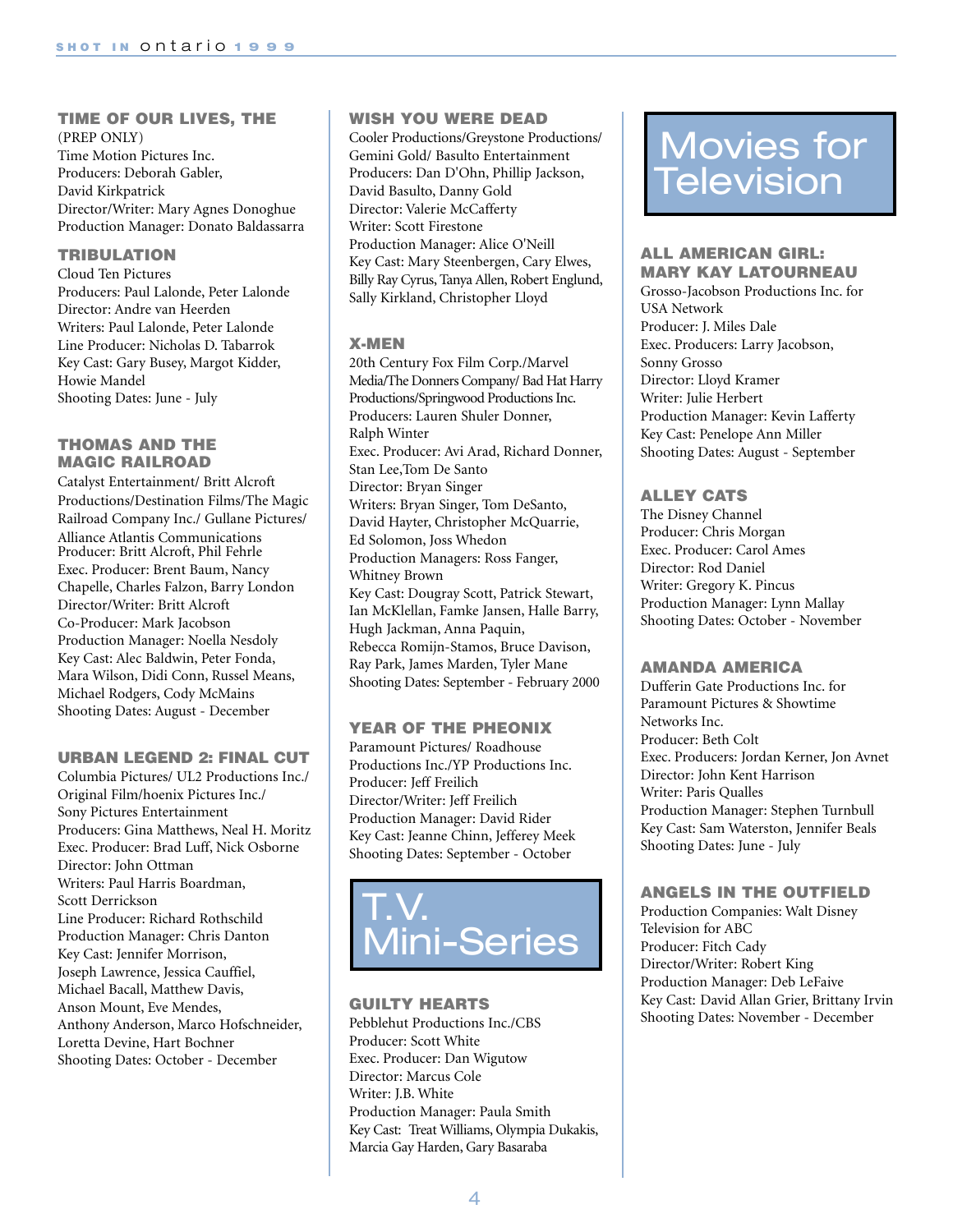# **AT THE MERCY OF A STRANGER**

Pebblehut Productions Inc./CBS Exec. Producers: Joan Barnett, Jack Grossbart Director: Graeme Campbell Writer: Deborah Jones Production Manager: Sherri Saito Key Cast: Joanna Kerns Shooting Dates: August

# **BABY OH BABY**

(AKA HALF A DOZEN BABIES) Pebblehut Productions Inc./ABC Exec. Producer: Joel Rice Director: Doug Barr Writer: Joe Wiesenfeld Production Manager: Marilyn Stonehouse Key Cast: Melissa Reeves, Scott Reeves Shooting Dates: February - March

# **BIG BEAT HEAT**

VZS/Toronto Pictures Inc. Producers: Randy Sutter, Rick Arredondo Exec. Producers: Frank von Zerneck, Robert M. Sertner Director: Andy Wolk Writer: Matt Dorff Production Manager: Charles Braive Key Cast: Judd Nelson, Madchen Amick Shooting Dates: August

# **BLACK AND BLUE**

CBS/Shadowbox Pictures Corp./BEI Band B Productions/ Evolve Entertainment Producer: Terry Gould Exec. Producer: Gerald W. Abrams Director: Paul Shapiro Writer: April Smith Production Manager: Terry Gould Key Cast: Mary Stuart Masterson, Anthony LaPaglia Shooting Dates: August - September

#### **BOSS OF BOSSES**

Turner Network Television/Georgian Bay Production Co./Horseshoe Productions Inc. Producer: Iain Paterson Exec. Producer: Lois Bonfiglio Director: Dwight Little Writer: Jere Cunningham Production Manager: Deb Lefaive Key Cast: Chazz Palmenteri Shooting Dates: July - August

# **BUNNY EARS**

Pebblehut Productions Inc./ABC Producer: Joan Barnet Exec. Producers: Joan Barnet, Jack Grossbart Director: Randy Miller Writer: Merry Helm Production Manager: Sherri Saito Key Cast: Marilu Henner Shooting Dates: November - December

# **LAST WITNESS**

(AKA CARA CARA) Alliance Atlantis Communications Inc./Citadel Entertainment for HBO Exec. Producers: David Lancaster, Jeff Morton, Barbara Black Director: Graeme Clifford Writer: Craig Smith Line Producer/PM: Frank Siracusa Key Cast: Natasha Henstridge, Johnathon Schaech, Lauren Hutton Shooting Dates: February - March

# **CHEATING SCANDAL**

(AKA THE CHEATERS) HBO NYC Productions/Brain Jock Productions Inc. Producer: Dan Hassid Exec. Producers: Suzanne de Passe, Suzanne Colston Writer: John Stockwell Line Producer: Rick Dallago Production Manager: Marc Dassas Key Cast: Jeff Daniels Shooting Dates: September - October

#### **THE COLOR OF FRIENDSHIP**

Allan Sacks Productions for The Disney Channel Producer: Chris Morgan Exec. Producer: Alan Sachs Director: Kevin Hooks Writer: Paris Quall Production Manager: Lynn Mallay Key Cast: Carl Lumbly, Penny Johnson Shooting Dates: September - October

# **COMMON GROUND**

Dufferin Gate Productions Inc. for Paramount Pictures & Showtime Networks Inc. Exec. Producer: A.D. Oppenheim Director: Donna Deitch Writers: Paula Vogel, Terrance McNally, Harvey Fierstein, Line Producer: Frank Siracusa Production Manager: Thom Pretak Key Cast: Eric Stoltz, Jonathan Taylor Thomas, Ed Asner, Steven Weber, Brittany Murphy, Helen Shaver, James Le Gros, Jason Priestly Shooting Dates: August

## **COVER GIRLS**

Walt Disney Television for ABC Producer: Ron Frazier Exec. Producer: Mike Karz Director: Mark Rosman Writers: David Kudoff, Matt Roshkow Production Manager: Carmen Arndt Key Cast: Kathie Lee Gifford, Maggie Lawson Shooting Dates: October - November

#### **THE CROSSING**

Dufferin Gate Productions Inc. for A&E Television Networks Producer: David Coatsworth Exec. Producers: Bob Christiansen, Rick Rosenberg Director: Robert Harmon Writer: Howard Fast Key Cast: Jeff Daniels, Roger Rees, Carl Pruner, Nigel Bennett Shooting Dates: April - May

# **DEADLY APPEARANCES/ MURDER AT THE MENDEL**

Shaftsbury Films/Shaftsbury Mysteries Inc. Producer: Christina Jennings Director: George Bloomfield Exec.In Charge of Prod.: Patrick Cassavetti Writer: Robert Carney Production Manager: Shauna Jamison Shooting Dates: July - September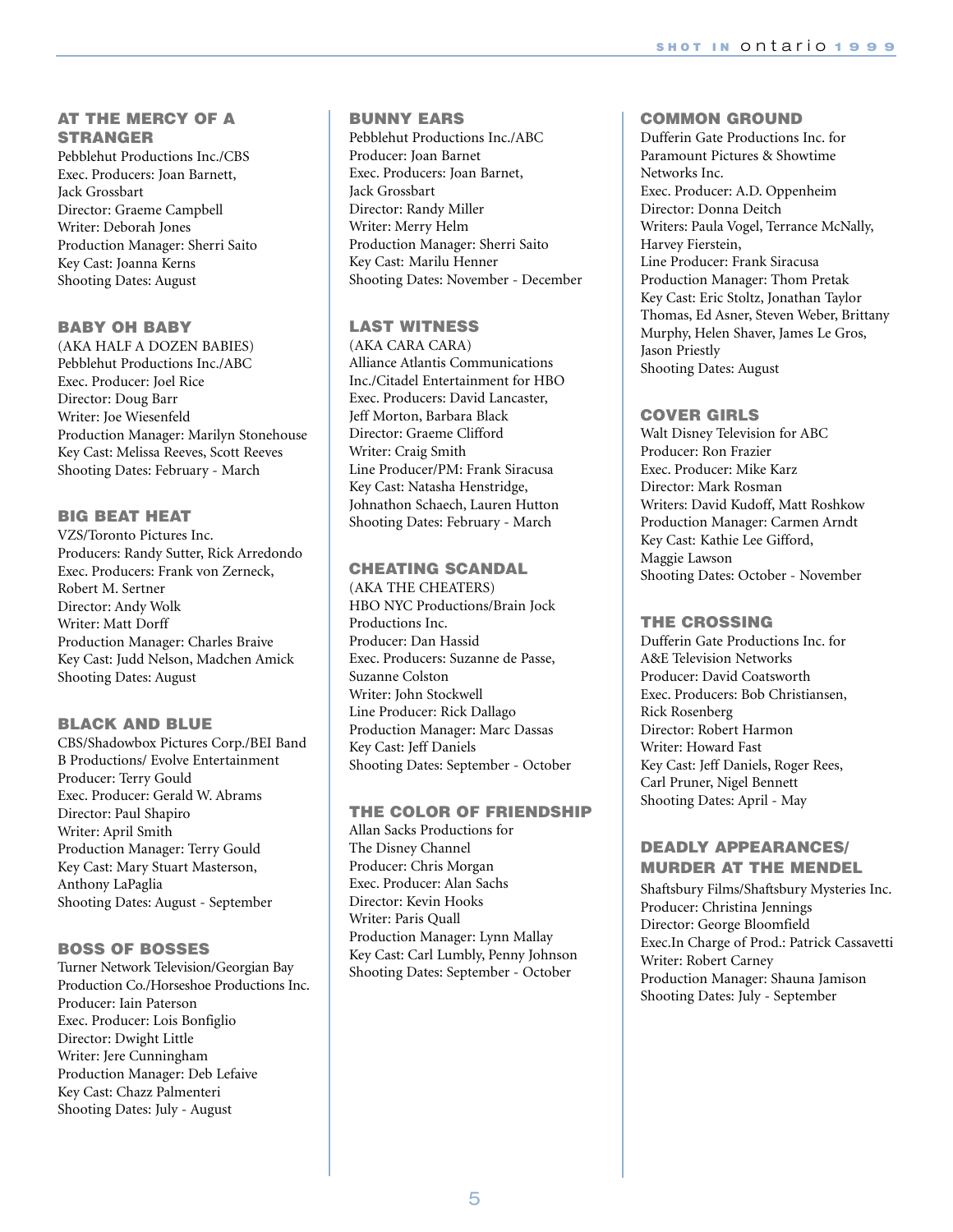#### **ENSLAVEMENT: THE TRUE LIFE STORY OF FANNY KEMBLE**

Dufferin Gate Productions Inc. for Showtime Networks Inc. Exec. Producers: Austin Hearst, Jane Seymour, James Keach, Paul Taublieb, Susan Cooper Director: James Keach Writer: Christopher Lofton Co-Producer: Tatum Cook Production Manager: Suzanne Colvin-Goulding Key Cast: Keith Carradine, Jane Seymour Shooting Dates: July - August

## **FINDING BUCK MCHENRY**

Dufferin Gate Productions Inc. for The Showtime Networks Inc. Producer: Lin Oliver Director: Charles Burnett Writers: Alfred Slote, David Field Line Producer/PM: Stephen Turnbull Key Cast: Ossie Davis, Ruby Dee Shooting Dates: September - October

#### **FLOWERS FOR ALGERNON**

Alliance Atlantis Productions/Citadel Entertainment/Storyline Ent. for CBS Producers: Craig Zaden, Neil Meron, Mark Winemaker Director: Jeff Bleckner Writer: John Pielmeier Production Manager: Shauna Jamison Key Cast: Matthew Modine, Kelly Williams, Ron Rifkin, Richard Chevolleau, Bonnie Bedelia Shooting Dates: April - May

# **FORGET ME NEVER**

Alliance Atlantis Communications Inc./Citadel Entertainment/ Storyline Productions for CBS Producer: Mark Winemaker Exec. Producers: Craig Zadan, Neil Meron Director: Robert Allan Ackerman Writers: H. Haden Yellin, Renee Longstreet Production Manager: Shauna Jamison Key Cast: Mia Farrow, Martin Sheen, Colm Feore Shooting Dates: February - March

# **THE FOUR SEASONS**

Rhombus Media Inc. for CBC Producers: Daniel Iron, Veronica Tennent Director: Barbara Willis Sweete Production Manager: Roberta Pazdro Key Cast: Rex Harrington, Greta Hodgkinson, Martine Lamy, Chan Hon Goh Shooting Dates: May - April

# **GENIUS**

The Disney Channel Producer: Chris Morgan Exec. Producer: Aaron Meyerson Director: Rod Daniel Production Manager: Lynn Mallay Key Cast: Trevor Morgan, Amy Rossom, Charlie Feldman Shooting Dates: March - April

#### **A GIFT OF LOVE - THE DANIEL HUFFMAN STORY**

Dufferin Gate Productions Inc. for Showtime Networks Inc. Producer: Dan Paulson Exec. Producer: Steve Hewitt, Peter Miller Director: John Korty Writer: Anna Sander Production Manager: Colin Brunton Key Cast: Debbie Reynolds Shooting Dates: June - July

# **GOON SQUAD**

Dufferin Gate Productions Inc. for Paramount Pictures & Showtime Networks Inc. Exec. Producer: Dan Helfgott, Janet Turner, Roger Young Director: Roger Young Writer: Dan Helfgott Line Producer/PM: Stephen Turnbull Key Cast: Rob Morrow, Randy Quaid Shooting Dates: November - December

# **HARRY'S CASE**

Alliance Atlantis Communications Inc. for CBC Producers: Mark Winemaker Exec. Producer: Peter Lauterman Director: Stephen Williams Writer: Peter Lauterman Production Manager: Shauna Jamison Key Cast: Adam Beach, Brian Markinson, Kim Schraner, Conrad Dunn Shooting Dates: September - October

# **HARLAN COUNTY**

Dufferin Gate Productions Inc. for Showtime Networks Inc. Exec. Producers: Chris Chiaffa, Robert Cort, Dave Madden, Mimi Rogers, Keri Selig Director: Tony Bill Writer: Peter Silverman Production Manager: Colin Brunton Key Cast: Holly Hunter, Stellan Skarsgard, Wayne Robson, Ted Levine Shooting Dates: August - September

# **JAILBAIT**

Once Upon A Time Productions/ Darius Films Inc./ BEI Mischief Films Producer: Nicholas Tabbarok Exec. Producer: Stan Brooks Director: Allan Moyle Writers: Tim Garrick, Scott Russell Production Manager: Kirk Snyder Key Cast: Matt Frewer, Mary Gross, Mo Gaffney Shooting Dates: November - December

# **JESSE 'THE BODY' VENTURA**

GEP Productions Inc./Davis Entertainment Producer: Jim Chory Exec. Producer: Bruce Sallan Director: David Jackson Writers: Patricia Jones, Donald Reiker Production Manager: Carmen Arndt Key Cast: Nils Stewart, Nancy Sakowich Shooting Dates: March - April

# **JUDAS KISS**

(AKA MURDER MOST LIKELY) Alliance Atlantis Communications Inc./Two Bridges for CTV Producer: Frank Siracusa Exec. Producers: Robert Forsyth, Anne Marie LaTraverse, Robert Carney, Paul Gross Director: Alex Chapple Writer: Robert Forsyth, Robert Carney Production Manager: Thom Pretak Key Cast: Paul Gross, Marie Josee Croze Shooting Dates: June - July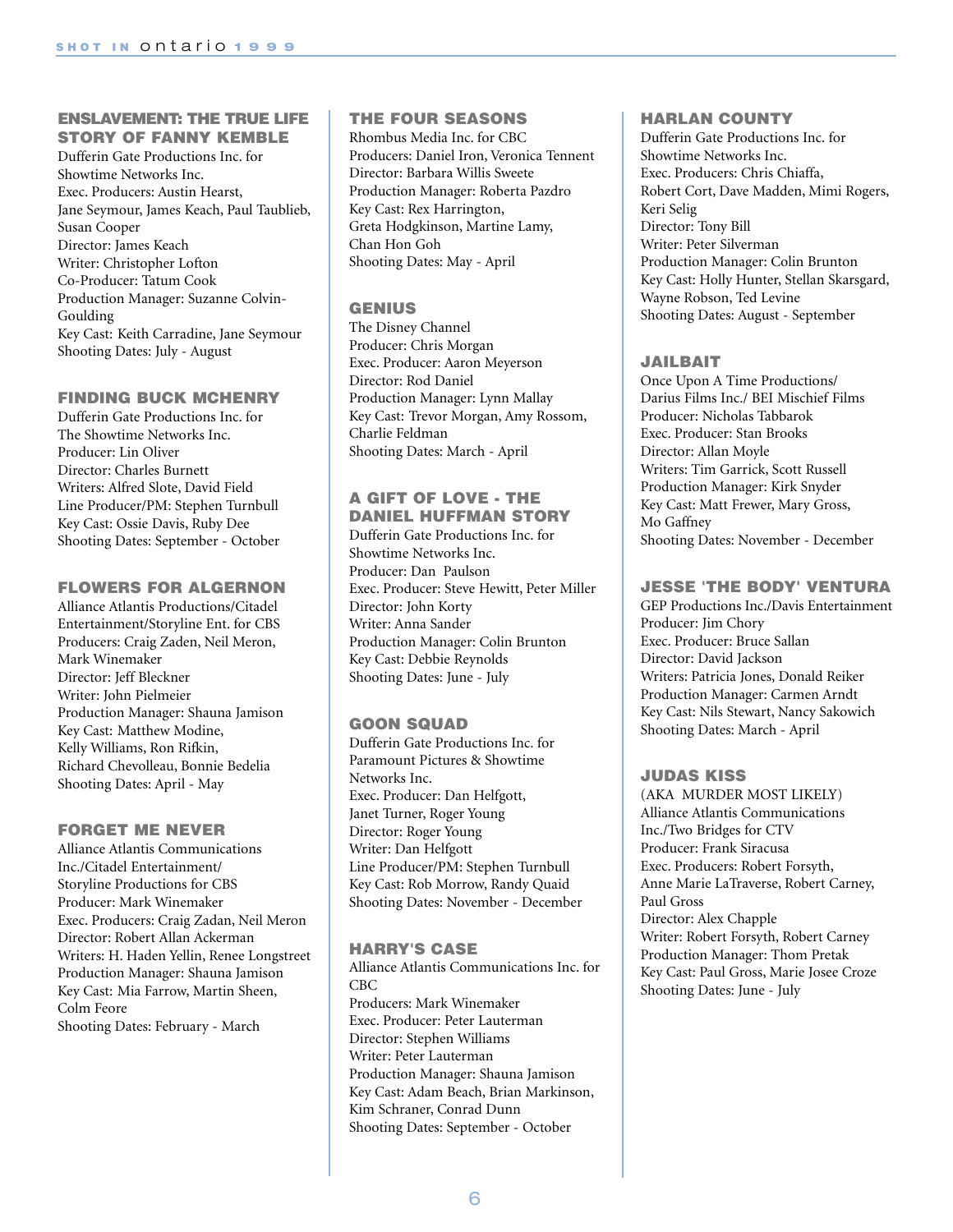# **THE LADY IN QUESTION**

Dufferin Gate Productions Inc. for A&E Television Networks/ Granada Producers: Stan Margulies, Craig McNeil Director: Joyce Chopra Writer: Gilbert Pearlman, Gene Wilder Production Manager: Mary Pantelidis Key Cast: Mike Starr, Gene Wilder Shooting Dates: May - June

# **LETHAL VOWS**

CBS/Shadowbox Pictures/ BEI Vows Productions Inc./ Braun Entertainment Group Producer: Bob Phillips, Terry Gould Exec. Producer: Philip Krupp, Zev Braun Director: Paul Schneider Writer: Dennis Nemec Production Manager: Lynn Mallay Key Cast: John Ritter Shooting Dates: August - September

# **LONGFELLOW BRIDGE**

New Line Cinema/Corruptor Production Services Producer: Anthony Santa Croce Exec. Producer: Randy Robinson Director: Ron Lagomarsino Writer: Jeff Arch Production Manager: Deboragh Gabler Key Cast: John Stamos, Annabeth Gish, Angie Dickinson, Nell Carter, Jane Sibbett, Mitchell Whitfield Shooting Dates: March

# **THE LORETTA CLAIBORNE STORY**

Gravitin Productions/ Walt Disney Television for ABC Producer: Suzy Beugen Exec. Producers: Suzanne Coston, Suzanne de Passe Director: Lee Grant Writer: Grace McKeaney Production Manager: Marc Dassas Key Cast: Carmryn Manheim Shooting Dates: May - June

# **LOVE, HONOR & BETRAY**

(AKA MURDER IN THE FAMILY) Murder In The Family Productions/ Orly Adelson Productions Inc./CBS Producer: Terry Gould Exec. Producer: Orly Adelson Director: Peter Levin Writer: Dennis Nemec Production Manager: Helene Valinsky Key Cast: James Brolin, Crystal Bernard, David Cubitt, Dee Wallace Stone Shooting Dates: March - April

# **ME MYSELF AND I**

(AKA IF YOU BELIEVE) Shadowbox Pictures Corp/Lifetime/ Hearst Entertainment Producer: Terry Gould Exec. Producer: Anthea Sylbert Director: Alan Metzger Writer: Richard Romanus Production Manager: Helene Valinsky Key Cast: Ally Walker Shooting Dates: September - October

**MUST BE SANTA** CBC

# **THE MUSEUM PROJECT**  (AKA MAPLETHORPE) Dufferin Gate Productions Inc. for Showtime Networks Inc. Producer: Michael Manheim Director: Frank Pierson Writer: Ilene Chaiken Line Producer: Vicky Herman Production Manager: Tammy Quinn Key Cast: James Woods Shooting Dates: November - December

# **NERO WOLFE'S GOLDEN SPIDERS**

Pebblehut Productions Inc./Nero Wolfe Productions Inc./A&E Producer: Sue Murdoch Exec. Producer: Michael Jaffe Director: Bill Duke Writer: Paul Monash (Based on a novel by Rex Stout) Production Manager: Deborah Osborne Key Cast: Timothy Hutton, Maury Chaykin, Saul Rubinek Shooting Dates: July - August

# **NIGHTWORLD: SURVIVOR**

Alliance Atlantis Communications Inc./ Chesler-Perlmutter Productions Producer: Ken Gord Exec. Producers: Steve Ujlaki, Lewis Chesler, David Perlmutter Director: David Straiton Writer: Josh Stern Line Producer/PM: Adam Shully Key Cast: Greg Evigan, Rachel Crawford Shooting Dates: February - March

# **ONE KILL**

Pebblehut Productions Inc./CBS Exec. Producer: Joel Rice Director: Christopher Menaul Writer: Shelley Evans Production Manager: Marilyn Stonehouse Key Cast: Sam Shepard, Eric Stoltz, Ann Heche Shooting Dates: November - December

# **ONE MORE WHITE CHRISTMAS**

(AKA HOLIDAY ROMANCE) Pebblehut Productions Inc./Another White Christmas Productions Inc./CBS Producer: Randi Richmond Exec. Producer: Howard Braunstein, Michael Jaffe Director: Bobby Roth Writer: Darren Cloud Production Manager: Bill Marks Key Cast: Naomi Judd, Andy Griffith, Gerald McRaney Shooting Dates: October

# **THE PIANO MAN'S DAUGHTER**

Sullivan Entertainment Inc. for CBC Producer: Kevin Sullivan Exec. Producers: Whoopi Goldberg, Trudy Grant, Kevin Sullivan Director: Kevin Sullivan Writer: Kevin Sullivan (Screenplay only) Line Producer/PM: Elizabeth Young Key Cast: Stockard Channing, Wendy Crewson, Christian Campbell, Marnie McPhail Shooting Dates: September - October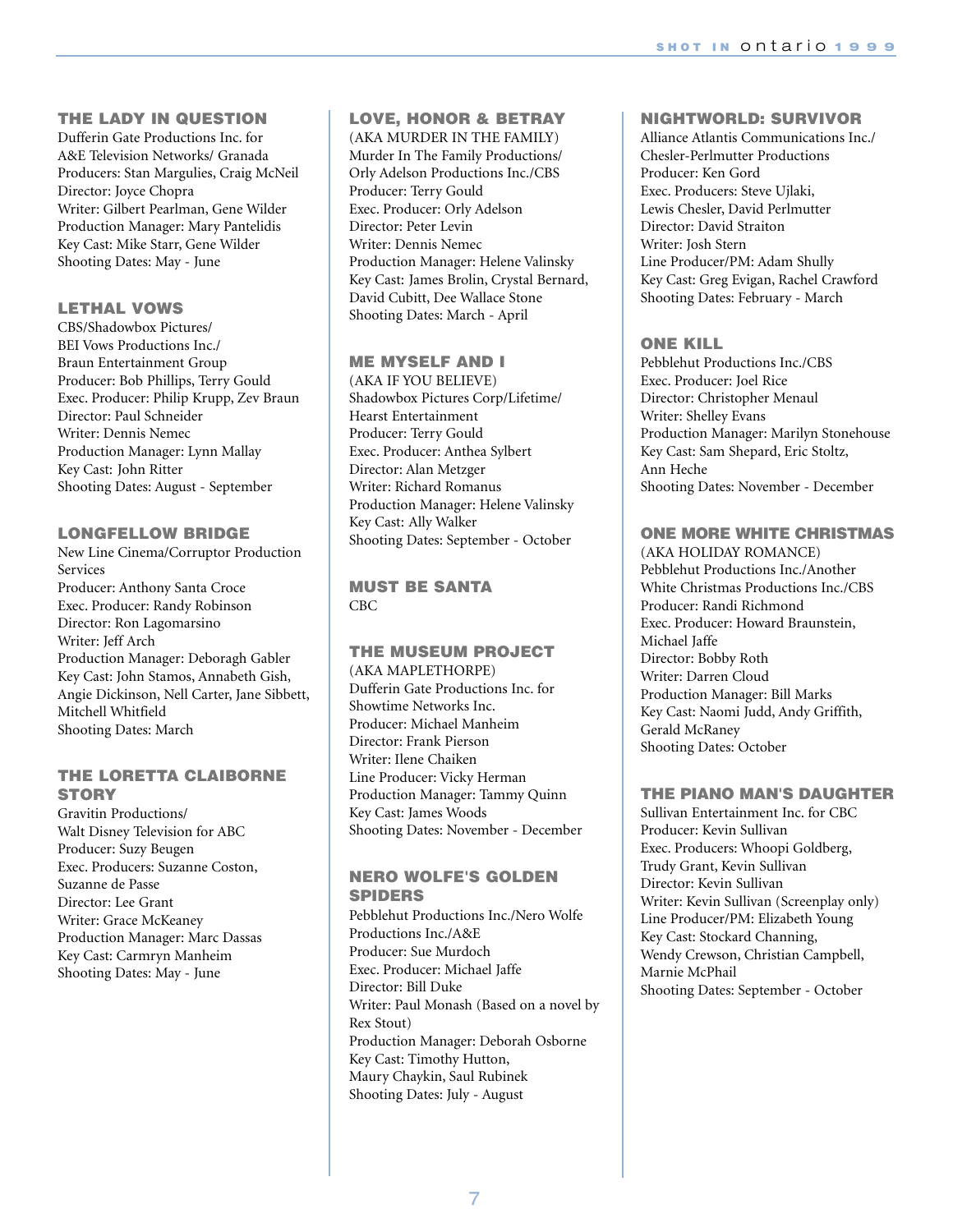#### **POSSESSED**

Dufferin Gate Productionss Inc. for Showtime Networks Inc. Producer: Barbara Title Director: Steven de Souza Writers: Steven de Souza, Michael Lazarou Production Manager: Claire Welland Key Cast: Henry Czerny, Timothy Dalton, Christopher Plummer, Piper Laurie Shooting Dates: October - November

## **PRIME DIRECTIVES I, II, III, IV**

Fireworks Entertainment/ Prime Directives Productions Exec. Producers: Adam Haight, Jay Firestone Director: Julian Grant Writer: Brad Abraham, Joseph O'Brien Line Producer/PM: Paul Spike Lee Shooting Dates: August - February

# **PRIME TIME CRIME: DYING TO DANCE**

GEP Productions Inc. Producer: Scott White Executive Producer: Bari Carrelli Director: Mark Haber Production Manager: Carmen Arndt Key Cast: Mary Margaret Humes, Rick Springfield Shooting Dates: May - June

# **PURPLE HAZE**

Pebblehut Productions Inc./ Thomas Carter Co./ABC Producer: Christine Sacani Exec. Producer: Thomas Carter Director: Eric Laneuville Writer: Mimi Schmir, Liz Egloff Production Manager: Chris Danton Key Cast: Jonathon Jackson, Jobeth Williams, Carly Pope, Colm Feore Shooting Dates: May - June

# **RATED X**

(AKA THE MITCHELL BROS.) Dufferin Gate Productions Inc. for Showtime Networks Inc. Producers: Allan Marcil, Dick Berg Director: Emilio Estevez Writer: David Hollander, Anne Meredith, Norman Snider Line Producer: Lisa Niedenthal Production Manager: Kevin Lafferty Key Cast: Emilio Estevez, Charlie Sheen Shooting Dates: May - July

# **THE RICK NELSON STORY**

Pebblehut Productions Inc./VH1/ Chum Television Producer: Sue Murdoch Exec. Producer: Howard Braunstein Director: Sturla Gunnarsson Writer: Arlene Sarner Production Manager: Nan Skiba Key Cast: Greg Calpakis, Sara Botsford, Jamey Sheridan Shooting Dates: June - July

#### **RUN THE WILD FIELDS**

Dufferin Gate Productions Inc. for Showtime Networks Inc. Producers: Paul A. Kaufman, Paul Rauch Director: Paul A. Kaufman Writer: Rodney Vaccaro Production Manager: Jim Powers Key Cast: Joanne Whalley, Sean Patrick Flannery, Alexa Vega Shooting Dates: May - June

#### **SANDY BOTTOM ORCHESTRA**

Dufferin Gate Productions Inc. for Showtime Networks Inc. Exec. Producers: Brad Wigor, Joseph Maurer Director: Brad Wigor Writer: Joseph Maurer Line Producer/PM: Laurie McLarty Key Cast: Glenne Headly Shooting Dates: September- October

#### **SEX AND MRS. X**

Shadowbox Pictures/Hearst Entertainment for Lifetime/ BEI Mrs X Productions Inc. Supervising Producer: Terry Gould Exec. Producers: Anne Garlucci, Mariam Brayton Director: Arthur Allan Seidelman Writer: Elisa Bell Production Manager: Helene Valinsky Key Cast: Jacqueline Bissett, Linda Hamilton Shooting Dates: October - November

#### **SHADOW LAKE**

Shadow Lake Productions Inc./Breakthrough Enterprises Inc. Producers: Paula Smith, Ira Levy, Neil Bregman Exec. Producers: Peter Williamson, Ira Levy, Neil Bregman Director: Carl Alexander Goldstein Writer: Paula Smith Production Manager: Nora Wakula Key Cast: Graham Greene, Shirley Douglas, Joy Tanner Shooting Dates: February - March

## **SINK HOLE**

(AKA ON HOSTILE GROUND) Alliance Atlantis Communications for TBS Producer: Frank Siracusa Executive Producer: Orly Adelson Director: Mario Azzopardi Writer: Brian Ross Shooting Dates: November - December

# **SMALL VICES**

Pebblehut Productions Inc./A&E Producer: David Coatsworth Exec. Producer: Michael Brandman Director: Robert Markowitz Writer: Robert Parker Line Producer/PM: David Coatsworth Assistant PM: DJ Carson Key Cast: Joe Montegna, Marcia Gay Harden Shooting Dates: December '98 - January '99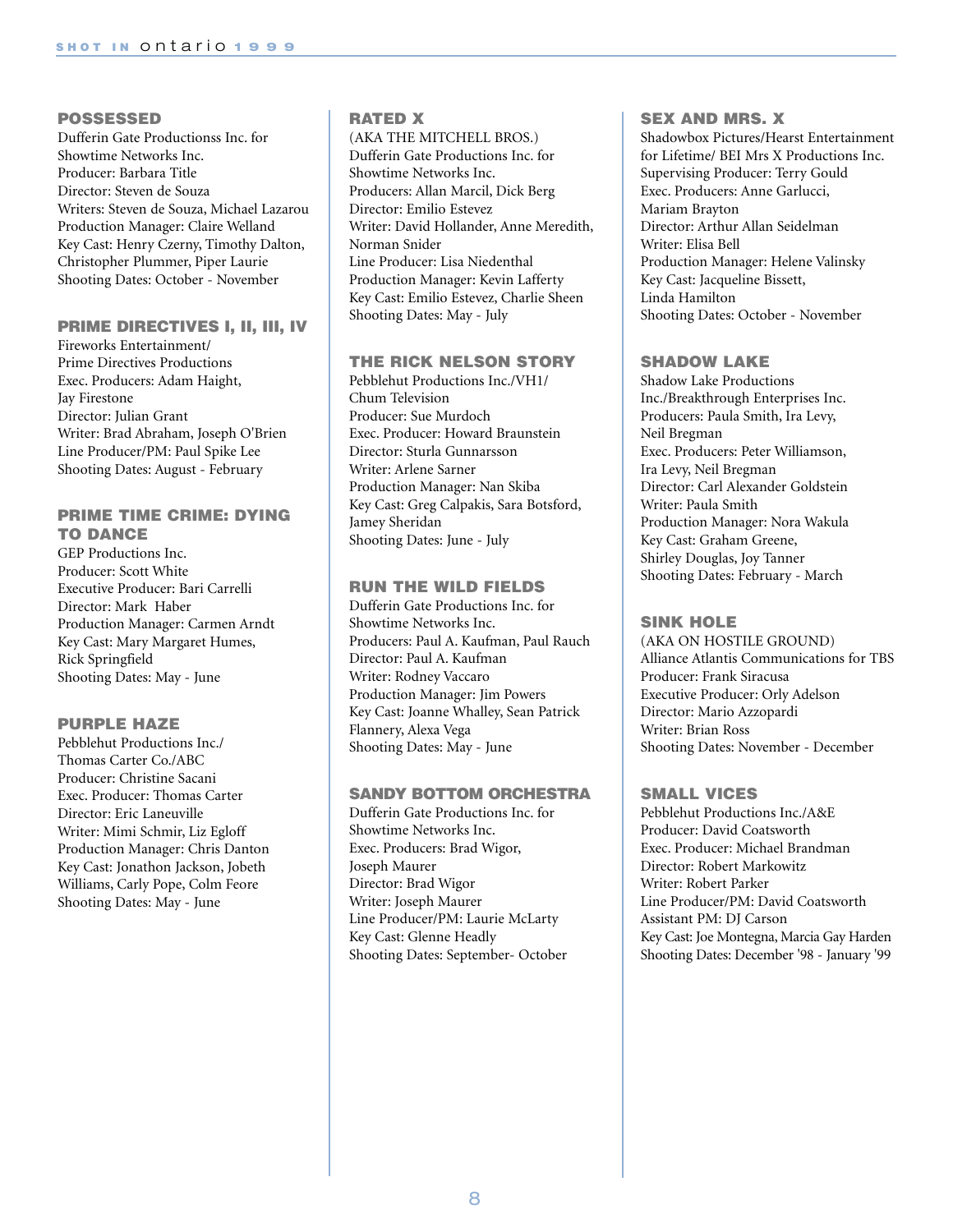# **STRANGE JUSTICE**

Dufferin Gate Productions Inc. for Paramount Pictures & Showtime Networks Inc. Exec. Producer: Steven Haft/ Jacob Epstein Director: Ernest Dickerson Writer: Jacob Epstein Line Producer: Jonathan Starch Production Manager: Thom Pretak Key Cast: Mandy Patinkin, Delroy Lindo Shooting Dates: March

## **SWEET SIXTEEN**

Dufferin Gate Productions Inc. for Showtime Networks Inc. Producer: Brandon Bates, Shawn Stockman, Darlene Mowry Director: Jeff Byrd Writer: Ehrich van Lowe Production Manager: Colin Brunton Key Cast: Tia Mowry, Tamara Mowry, Tahj Mowry Shooting Dates: November - December

## **SWITCHING GOALS**

Pebblehut Productions Inc./Two Out Of Three Productions/Warner Bros. Producer: Susan Murdoch Exec. Producer: Richard Heller Director: David Steinberg Writer: David Knoff, Matt Roshkow Production Manager: David Till Key Cast: Mary Kate Olsen, Ashley Olsen Shooting Dates: April - May

#### **THIN AIR**

Pebblehut Productions Inc./Thin Air Productions Inc./A&E Producer: Christine Sacani Director: Robert Mandel Writer: Robert B. Parker Production Manager: Lyn Lucibello Key Cast: Joe Montegna, Marcia Gay Harden Shooting Dates: October - November

# **THRILL SEEKERS**

(AKA THE TIME SHIFTERS) Pebblehut Productions Inc./TBS Producer: Tom Luce Exec. Producers: Kurt Inderbitzen, J.J. Jamieson, Cary Brokaw Director: Mario Azzopardi Writer: Kurt Inderbitzen Production Manager: Michael Brownstone Key Cast: Casper Van Diem, Catherine Bell, Theresa Saldana, Martin Sheen Shooting Dates: May - June

#### **PRIME TIME CRIME: A TOUCH OF HOPE**

GEP Productions Inc. Producer: Clara George Exec. Producer: Ken Kaufman Director: Craig Baxley Writer: Scott Davis Jones Production Manager: Carmen Arndt Key Cast: Anthony Michael Hall Shooting Dates: July - August

# **TWO OF US**

Dufferin Gate Productions Inc. for Viacom Productions & VHI Producers: Bob Aaronson, Leon Falk Director: Michael Lindsay-Hogg Writer: Mark Stanfield Production Manager: Deborah Henderson Key Cast: Aiden Quinn, Jared Harris Shooting Dates: October - November

#### **A SLIGHT CASE OF MURDER**  (AKA A TRAVESTY)

Firebrand Productions/Turner Network Television/Travesty Productions Co. Producer: Mitch Engel Exec. Producer: Salli Newman Director: Steven Schachter Writer: Steven Schachter, William H. Macy Production Manager: Tina Grewal Key Cast: Julia Campbell, James Cromwell, Felicity Huffman, Adam Arkin, William H. Macy Shooting Dates: May - June

# **UNANSWERED QUESTIONS**

Dufferin Gate Productions Inc. for Showtime Networks Inc. Producers: Mark Victor, Michael Grais, Rudy Langlois Director/Writer: Charles R. Carner Line Producer: Peter Pastorelli Production Manager: Andrew Nicholson Key Cast: James Belushi, Gregory Hines Shooting Dates: September - October

# **VIRTUAL MOM**

Miracle Pictures Inc./Catalyst Entertainment Inc. for CBC Producer: Paul Brown Exec. Producers: Nancy Chapelle, Sheila McCarthy Director: Laurie Lynd Writer: Alyse Rosenberg Line Producer/PM: Jessica Daniel Key Cast: Sheila McCarthy Shooting Dates: July - August

# **WHAT KATY DID**

Catalyst Entertainment Inc./ Katy Productions Inc./ITV/ Tetra Films Productions Producer: Paul Brown Exec. Producers: Charles Falzon, Alan Horrox, Kevin Gillis Director: Stacey Curtis Writer: Olivia Hetreed Line Producer: Yvonne Sellins Key Cast: Alison Pill Shooting Dates: July - August

# **WINSLOW HOMER - AN**

**AMERICAN ORIGINAL** Devine Entertainment (Artists) Corporation Producers: Jesse Cohoon, David Devine, Richard Mozer Line Producer: Robert Wertheimer Director: Graeme Lynch Shooting Dates: July - August

# **THE WISHING TREE**

Dufferin Gate Productions Inc. for Showtime Networks Inc. Producers: Marc Lorber, Connie Travel, Gina Matthews Director: Ivan Passer Writer: Grant Scharbo Production Manager: Mary Pantelidis Key Cast: Alfre Woodard, Helen Shaver, Blair Underwood Shooting Dates: July - August

# **Pilots**

# **DC**

Fareholm Productions Ltd./Wolf Films/USA Television/ Warner Bros. Producer: John Roman Exec. Producer: Dick Wolf Director: Todd Holland Writer: John August Production Manager: Tammy Quinn Shooting Dates: March - April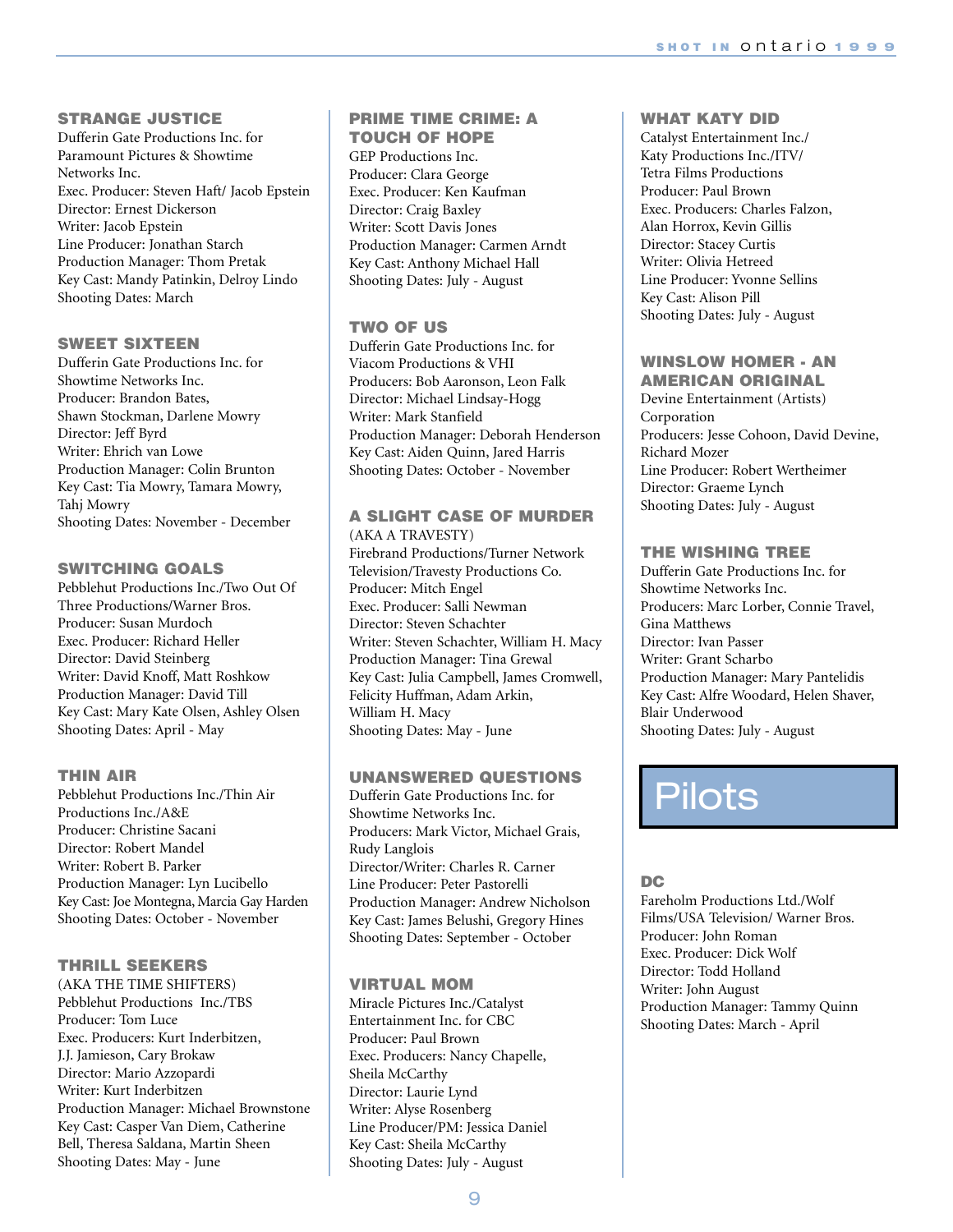# **THE FORCE**

Two Out of Three Productions Limited Partnership Producer: Peter Giuliano Exec. Producer: Lorenzo Carcaterra Director: Lou Antonio Writer: Lorenzo Carcaterra Production Manager: Nan Skiba Key Cast: Joe Flanigan, Jamie Luner, Flex Anthony, Dylan Bruno, Richard Voll Shooting Dates: April

#### **MANCHESTER PREP**

Cliffwood Productions Ltd./Columbia-Tristar Television Producer: Howard Grigsby Exec. Producer: Roger Kumble, Neal Moritz Director/Writer: Roger Kumble Production Manager: Marc Dassas Shooting Dates: March - April

#### **MERLIN**

GEP Productions Producer: Jim Chory Exec. Producer: NBC Productions Key Cast: Ron Melendez, Paul Freeman Shooting Dates: June

#### **THE OTHERS**

Dufferin Gate Productions Inc. for Dreamworks SKG TV Canada Inc. Producer: Sarah Caplan Exec. Producers: John Brancato, Michael Ferris Director: Mick Garris Writers: John Brrancuto, Michael Ferris Line Producer/PM: Frank Siracusa Shooting Dates: March - April

#### **T.R.A.X**

Fox/ CITY TV/ Pebblehut Productions Inc. Producers: Renny Harlin, Beth Orr Exec. Producers: Sue Murdoch, Mike Darnell Director: Renny Harlin Writer: Daniel Cerone Production Manager: Monica Szenteszky Key Cast: Kim Schroner Shooting Dates: August - September

# Television Series - Dramatic

**ANIMORPHS, II (1-6)** Animorphs 2 Productions Inc. Exec. Producer: Deborah Faire Line Producer/PM: Lena Cordina Key Cast: Shawn Ashmore, Brooke Nevin, Boris Cabrera, Nadia Nascimento, Christopher Ralph Shooting Dates: May - June

# **THE CITY I & II**

(AKA FLESH AND BLOOD) Pebblehut Productions Inc./Sarrazin-Couture Productions for CTV Producer: Sue Murdoch Exec. Producers: Suzette Couture, Pierre Sarrazin Writers: Suzette Couture, Various Story Editor: Deborah Nethan Line Producer: (II) Nan Skiba Production Manager:(I) Nan Skiba Production Manager:(II) David Till Key Cast: Aiden Devine, John Raulston, Torri Higginson Shooting Date: (I) September '98 - February '99 Shooting Date: (II) July '99- February '00

#### **CODE NAME: ETERNITY, I**

Protocol Entertainment Inc./Protocol Eternity Productions Inc. Producer/PM: Jim Margellos Exec. Producers: Dimitri Logothetis, Peter Mohan, Paul Bronfman, Steve Levitan Key Cast: Cameron Bancroft, Ingrid Kavelaars Shooting Dates: September '98 - July '99

#### **D.C. I (1-6)**

Fareholm Productions Ltd./USA Television/Warner Bros/ Wolf Films Producers: Arthur Forney, John Roman Exec. Producer: Dick Wolf Writers: John August, Various Production Manager: Tina Grewal Key Cast: Gabriel Olds, Jacinda Barrett, Daniel Sunjata, Mark Paul Gosselaar, Kristanna Loken Shooting Dates: August - November

#### **DROP THA BEAT**

Back Alley Film Productions/CBC/ Alliance Atlantis Communications Inc. Executive Producers: Janis Lundman, Adrienne Mitchell Line Producer: Henrie Pal Production Manager: David Lowe Key Cast: Merwin Mondesir, Mark Taylor, Michie Mee Shooting Dates: August - October

#### **DEAR AMERICA, II**

Dear America 2 Productions Inc./ Scholastic Productions/ Animorphs Productions Exec. Producer: Deborah Forte Line Producer: Lena Cordina Shooting Dates: July - August

#### **FALCONE**

Columbia Tristar Television for CBS Producer: Elizabeth Cantillon, Lou Digiaimo, Chris Long, Lynn Raynor Exec. Producer: Bob Singer, Mark Johnson, John Le Hancock, Bobby Moresco, Ken Socarz Associate Producer: Joe Murphy Production Manager: Adam Shully Key Cast: Jason Gedrick, Tittus Welliver, Robert John Burke, Amy Carlson, Sonny Marinelli, Lillo Brancatto Jr. Shooting Dates: November '99 - February '00

# **THE FAMOUS JETT JACKSON**

Alliance Atlantis Communications Inc./ Disney Channel Producers: Kevin May Exec. Producer: Shawn Levy, Bruce Kalish Production Manager: Gordon Yang Key Cast: Lee Thompson Young, Ryan Sommers Baum, Kerry Duff Shooting Dates: April - October

#### **GENE RODDENBERRY'S EARTH: FINAL CONFLICT, II & III**

Season II: Lost Script II Productions Inc./ City Tribune/ Alliance Atlantis Communications Inc. Season III: Lost Script III Productions Inc./ City Tribune/Alliance Atlantis Communications Inc. Producers: John Calvert, Stephen Roloff Exec. Producers: Seaton McLean, David Kirshner, Majel Roddenberry, Paul Gertz, Jonas McCord Directors: Various Writers: Ethlie Ann Vare, Howard Chaykin,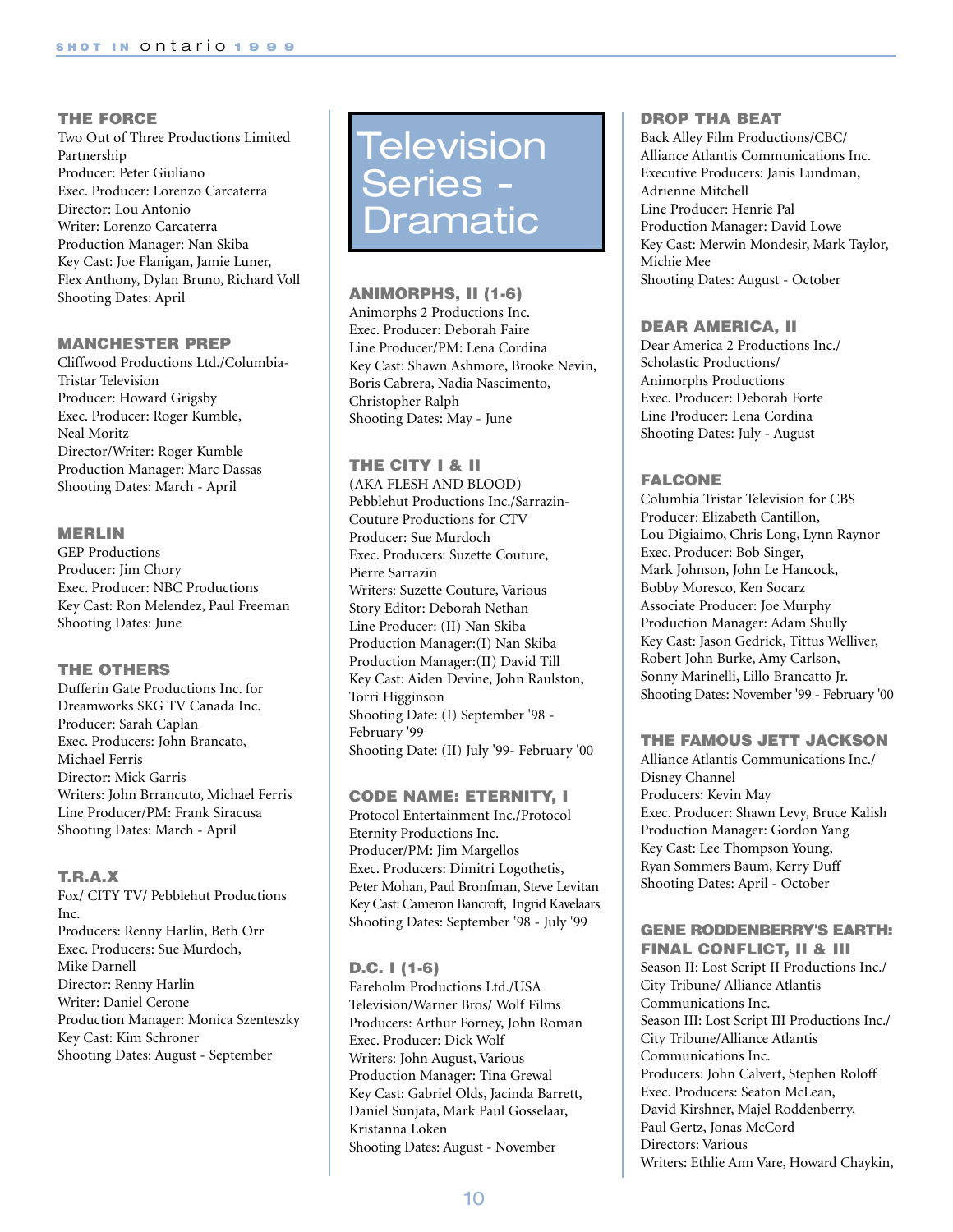11

Cory Tynan, George Geiger Production Manager:(III) Ann Marie Cormier Production Manager:(II)Manny Danelon Key Cast: Robert Leeshock, Von Flores, Leni Parker, Richard Chevolleau, David Hemblem, Anita La Selva, Jane Heitmeyer Shooting Dates: (II) May 19 '98 - February '99 Shooting Dates: (III) May 25 '99 - January '00

#### **HIGHLANDER: THE RAVEN, I**

Producer: Steven Wakefield Exec. Producers: Jay Firestone, Adam Haight, Christian Charret, MarlaGinsberg Key Cast: Paul Johansoon, Elizabeth Gracen Shooting Dates: June '98 - February '99

## **THE HOOP LIFE**

(AKA THE HARDWOOD) Dufferin Gate Productions Inc. for Viacom Productions & Showtime Networks Inc. Line Producer: Steve Wakefield Exec. Producer: Joe Cacaci Directors: Various Writers: Joe Cacaci, Sean Jablonski, Various Production Manager: Reggie Robb Key Cast: Mykelti Williamson, Rick Peters, Cirroc Lofton, Dan Lauria, Dorian Harewood Shooting Dates: March - December

# **I WAS A SIXTH GRADE ALIEN**

Alliance Atlantis Communication Inc./ YTV/ Fox Family Producer: Claire Welland Exec. Producer: Seaton McLean, Daphne Ballon, Bruce Colville, Gary Belfiner Production Manager: Terry Steyn Key Cast: Ryan Cooley Shooting Dates: March - July

#### **LA FEMME NIKITA III & IV**  (AKA NIKITA)

Fireworks Entertainment Inc./ Warner Bros. For CTV Producer: Jamie Paul Rock Exec. Producer: Jay Firestone Production Manager: Brian Gibson Key Cast: Peta Wilson, Roy Dupuis, Alberta Watson Shooting Dates: (II) December '98 - June '99 Shooting Dates: (III) October '99 - June '00

# **LITTLE MEN, II**

Coscient Group Producer: Greg Copeland Exec. Producers: Meyer Shwarzstein, Carl Binder Production Manager: Brian Campbell Key Cast: Spencer Rochfort, Michelle Rene Thomas Shooting Dates: April - October

#### **PETER BENCHLEY'S AMAZON**

Alliance Atlantis Communications Inc./ WIC/Eyemark Producer: J. Peter Meyboom Exec. Producers: Peter Benchley, Seaton McLean, Peter Sussman Line Producer/PM: Manny Danelon Key Cast: Tyler Hynes, Robert Stewart, Carol Alt, Fabiano Udenio, Chris Martin, C. Thomas Howell Shooting Dates: April - December

# **POWER PLAY, II**

Alliance Atlantis Communications Inc./ Major League Productions Ltd. Producers: Wendy Grean Exec. Producers: Robert Lantos, Glen Davis Production Manager: David Hood Key Cast: Michael Riley, Kari Matchett, Gordon Pinsent, Dean McDermott, Caterina Scorsone, Lori Alter Shooting Dates: June - November

# **PSI FACTOR: CHRONICLES OF**

**THE PARANORMAL, III & IV** Alliance Atlantis Communications Inc. Producers: David Rosen, Larry Raskin Exec. Producer: Seaton McLean, Chris Chason, Peter Aykroyd Writers: Larry Raskin, Will Dixon, Damian Kindler, Andrea Moodie Production Manager: Neill Browne Key Cast: Dan Aykroyd, Matt Frewer, Nancy Sakovich, Barclay Hope, Colin Fox, Joanne Vannicola Shooting Dates: May - December

#### **RELIC HUNTER**

Fireworks Entertainment Ltd. Producer: John Ryan Exec. Producers: Adam Haight, Jay Firestone Production Manager: Derek Rappaport Key Cast: Tia Carrere, Christian Anholt Shooting Dates: May - November

## **RIVERDALE, III**

Epitome Pictures Inc./CBC Supervising Producer: Sari Friedland Exec. Producers: Stephen Stohn, Linda Schuyler Writers: Margaret Bard, Rebecca Schechter, Yan Moore Shooting Dates: June - October

# **TOTAL RECALL 2070, I**

Alliance Atlantis Communications Inc. Producer: Jeff King Exec. Producer: Art Monterastelli Line Producer/PM: Dennis Chapman Key Cast: Michael Easton, Judith Krant, Karl Pruner, Michael Rawlins, Matthew Bennett, Cynthia Preston Shooting Dates: June '98 - March '99

# **TRADERS IV & V**

Alliance Atlantis Communications Inc./ Insider IV & V Producer: IV Sandie Pereira, V Brian Dennis Exec. Producers: Seaton McLean, Peter Mitchell Production Manager: Maribeth Daley Key Cast: Sonja Smits, David Cubitt, Bruce Gray, Patrick McKenna Shooting Dates: IV June '98 - Feb. '99, V June '99 - Nov. '99

# **TWICE IN A LIFETIME, I**

Pebblehut Productions Inc./ Pebblehut Lifetime Inc./CTV Producer: Marilyn Stonehouse Exec. Producers: Pamela Long, Barney Rosenzweig, Michael Prupas Directors: Various Co-Producers: Michael Maschio, Paula Smith Key Cast: Gorden Brown Shooting Dates: May - December

#### **TWITCH CITY, II & III**

Alliance Atlantis Communications Inc./ Twitch City Enterprises Inc. Exec. Producers: Susan Cavan, Bruce McDonald Writer: Don McKellar Line Producer: Henrie Pal Production Manager: Leorra Newman Key Cast: Don McKellar, Molly Parker Shooting Dates: February - March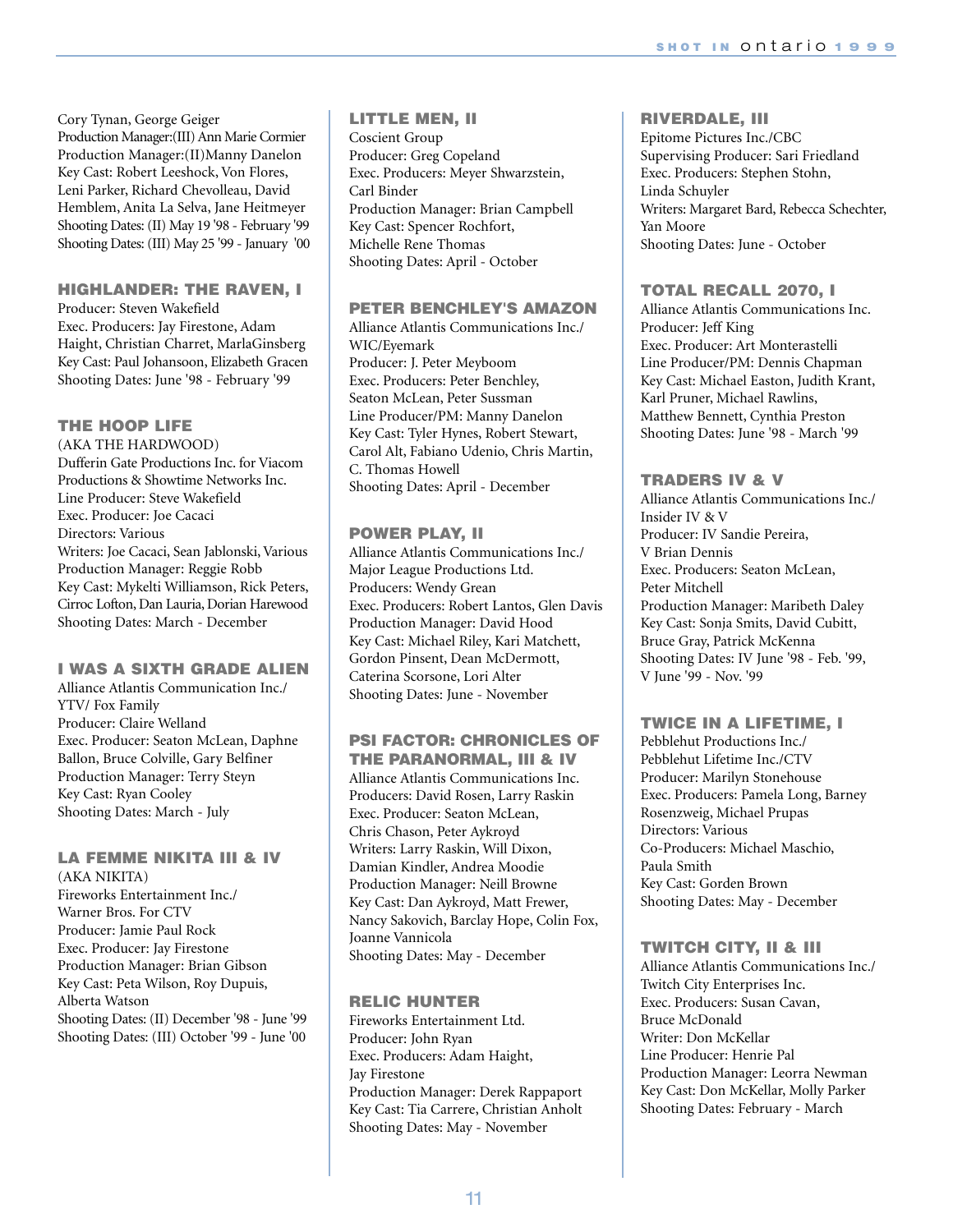**WIND AT MY BACK, IV & V**  Sullivan Entertainment for CBC Producer: Kevin Sullivan Exec. Producers: Trudy Grant, Kevin Sullivan Writers: Michael MacLennan, Ann MacNaughton, John Boni Supervising Producer: John Boni Production Manager: Elizabeth Young Key Cast: Shirley Douglas, Kathryn Greenwood, Dylan Provencher, Tyrone Savage, James Carroll, Robin Craig Shooting Dates: May - September

Misc.Television: Specials/Variety/ Documentaries/ Educational/ Comedy/ Informational/ Post only/Other

#### **AMIGO AND ME, I**

Radical Sheep Productions/Radical Sheep (Amigo) Inc. Producer: Robert Mills Exec. Producer: John Leitch Directors: Penny Stiles, Robert Mills Writers: Robert Mills, Bill Murtagh Line Producer/PM: Nadine Henry Key Cast: Fred Stinson, Alexandra Lai Shooting Dates: May - July

# **THE ARTISTS SPECIALS, I**

(POST IN TORONTO ONLY) Devine Productions (Artists) Limited/Devine Entertainment Producers : Daniel Louis, Denise Robert, Richard Mozer, David Devine, Jan Oparty Writers: Susin Nielsen, Heather Conkie Production Manager: Jesse Cohoon Key Cast: Amy Brennenman, Thomas Jay Ryan, Stuart Hughes, Trevor Blumas, Alison Pill, Charlotte Sullivan Shooting Dates: August - July

# **BEASTMASTER, I**  (POST IN TORONTO ONLY - SHOT IN AUSTRAILIA) Dar Productions Inc. Producer: Brett Popplewell Exec. Producers: Allan Eastman, Gregg Coote, Jeff Hayes Director: Michael Offer Writer: Steve Feke Production Manager: Rosslyn Abernethy Key Cast: Daniel Goddard, Jackson Raine Shooting Dates: June '98 - February '99

#### **THE BOOKFAIR MURDERS**

Triptych Media Inc./ Bookfair Ontario Inc. Producers: Anna Stratton, Gilles Belanger, Wolfram Tichy Director: Wolfgang Panzer Writer: Jason Sherman Line Producer/PM: Andres Jauernick Key Cast: Samantha Bond, Linda Kash Shooting Dates: October- November

#### **BONNIE STERN ENTERTAINS, II**

BSE II Productions Inc. Producer: Maria Armstrong Exec. Producers: Ron Lillie, William Johnston Director: Kim Brouwer Writer/Key Cast: Bonnie Stern Production Manager: Twila Linden Shooting Dates: July - August

# **BIG SCORE, THE**

Elan Productions Ltd. Producer/Director/Writer: Geoff Bowie Co-Producer: Petra Valier Production Manager: Barbara Sniderman Shooting Dates: June - November

#### **BUSINESS IN THE NEW MILLENIUM, I**

Adventures In Business Productions Inc. Producer: Paul Avon Exec. Producer: Jim Hanley Director: Fraser Steele Writer: Paul Avon Shooting Dates: August '99 - January '00

#### **BUZZ, I (1-13)**

MTR Entertainment Ltd./ MTR Entertainment (Buzz) Ltd. Producer: Merilyn Read Exec. Producers: Steve Jarosz, Merilyn Read Director: Mike Mackinnon Writers: Daryn Jones, Morgan Oliver Smith, Mike MacKinnon Key Cast: Daryn Jones, Morgan Oliver Smith Shooting Dates: June - December

#### **CANADIAN GEOGRAPHIC, II**

(POST ONLY IN TORONTO) Summerhill Productions Inc. Producer: John Larose Exec. Producers: Ron Lillie, Bill Johnston Director/Writer: John Larose Shooting Dates: April - July

# **CANVAS OF WAR**

Sound Venture Productions Producer: Susan Stranks Exec. Producer: Neil Bregman Director: Paul Laroche Writer: Lee Lambert Production Manager: Dawolu Saul Key Cast: R.H. Thompson Shooting Dates: July - August

# **CATCH A FALLING STAR**

(POST ONLY IN TORONTO - SHOT IN HALIFAX) Alliance Atlantis Communications Inc./ Citadel Entertainment for CBS Producer: David MacLeod Exec. Producers: Sela Ward, Carole Bloom Director: Bob Clark Writer: Paul Eric Myers Line Producer: Sandie Pereira Key Cast: Sela Ward, John Slattery Shooting Dates: June - July

#### **CHILDREN OF MY HEART**

Mederic Productions Inc. Producer/Exec. Producer:Mary Young Leckie Director/Writer: Keith Ross Leckie Co-Producer: Phyllis Laing Production Manager: Ellen Rutter Key Cast: Genevieve Desilets, Yani Gellman Shooting Dates: November - December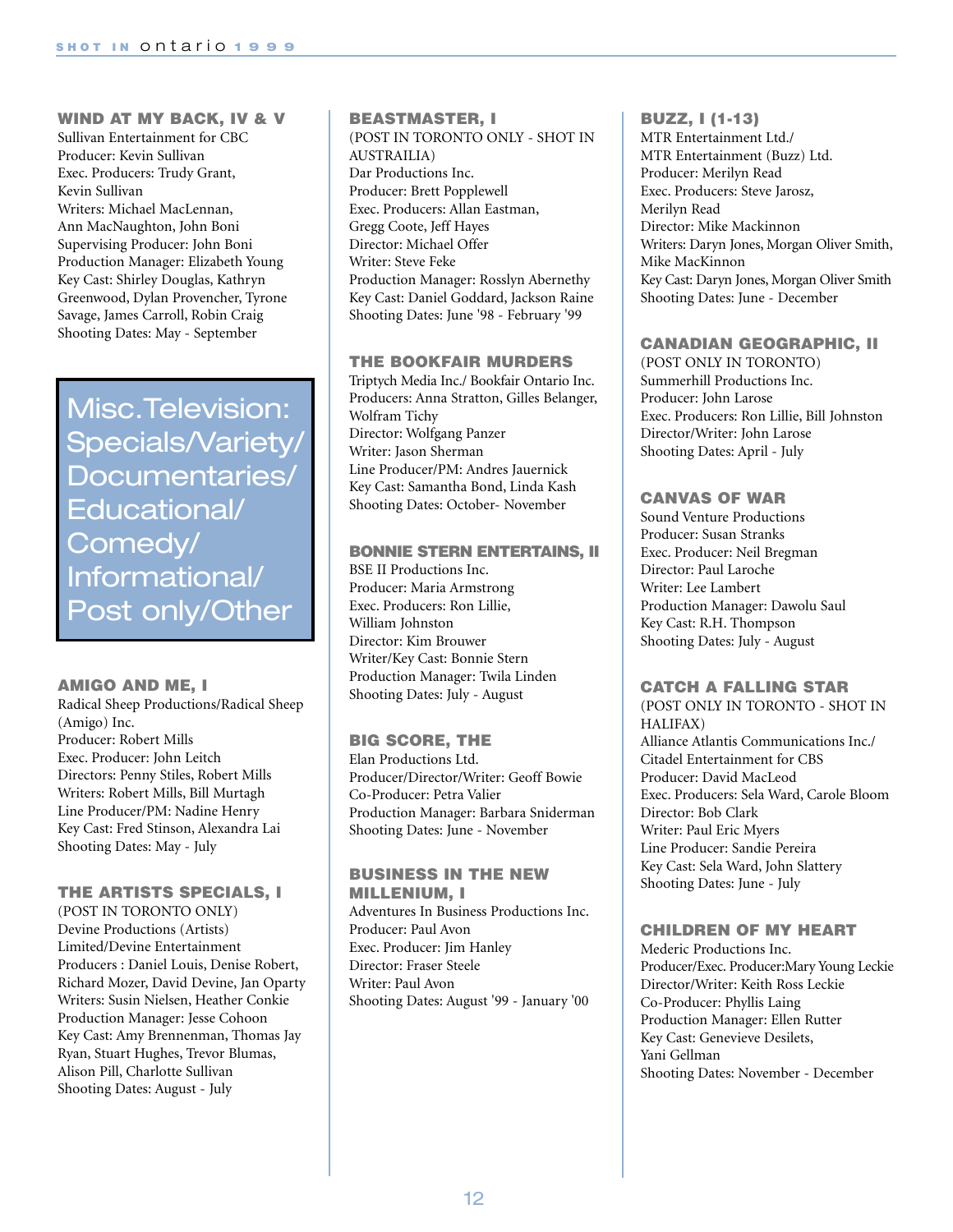# **COD: A BIOGRAPHY, I**

1362512 Ontario Inc. Producer: Michael McMahon Exec. Producers: Michael McMahon, Charles Bishop Director/Writer: Kevin McMahon Key Cast: Mary Walsh Shooting Dates: August - September

# **CRIMINAL INSTINCT, I**

Shaftsbury Films Inc./Shaftesbury Mysteries Inc. Producers: R.B. Carney, Christina Jennings Exec. Producers: Perry Zimel, Gary Goldberger, Michael Taylor, Stephen Onda Director: George Bloomfield Writer: R.B. Carney Associate Producer: Laura Harbin Co-Producer: Scott Garvie Production Manager: Shauna Jamison Key Cast: Wendy Crewson, Victor Garber Shooting Dates: July - September

# **DOWNTOWN ANGEL OF MEDICINE, I**

(aka URBAN ANGEL) Atlantic 2 Productions Inc. Producers: Lori Appleby, Howard Bernstein Exec. Producers: Lori Appleby, Howard Berstein, Garry Blye, Mark Shekter Director: Lori Appleby Writer: Barry Barnett Production Manager: Joe Woodward Shooting Dates: June - July

# **EXPLORING UNDER SAIL, I**

Peter Rowe Productions Inc. Producers: Peter Rowe, Paul Shard, Sheryl Shard Exec. Producer/Director: Peter Rowe Writer: Sheryl Shard Shooting Dates: February - May

# **FLIGHTPATH IV**

Screenlife Inc. Producer: Mike Feheley Exec. Producer: Michael Maclear Director: Pilar Segura, Anne Hainsworth, Chris Terry, Roger Pyke, Kelly Peckham, James Hy Writer/Key Cast: Tom Gould Shooting Dates: July - October

# **THE GARDENER'S JOURNAL, IX**

Gardener's Journal Inc./S&S Productions Inc. Producer: Kathy Renwald Exec. Producer: David Smith Director: Mark Stokl Writer: Kathy Renwald Production Manager: Monica Presta Shooting Dates: May - August

# **GRAHAM KERR'S GATHERING PLACE, II**

Care Productions Inc. Producers: Wendell Wilks, John Hamilton Exec. Producers: R. David Close, Judith Hamilton Director: Dale LoFranco Writer: Wendell Wilks Key Cast: Graham Kerr Shooting Dates: May '99 - February '00

# **GZOWSKI IN CONVERSATION, II**

CBC/Tapestry Films/Pika Productions Inc. Producer/Exec. Producer: Mary Young Leckie Director/Co-Producer: Joan Tosoni Line Producer: Heather Goldin, Writers: Alison Gzowski, Martin O'Malley, Carole Warren, Louise Wood, Elizabeth Gray Key Cast: Peter Gzowski Shooting Dates: December '98 - April '99

# **HEART: THE MARILYN BELL STORY**

(POST ONLY IN TORONTO - SHOT IN QUEBEC) Bell - Eel Inc./Indian Grove Productions Ltd. Producer: Bernard Zukerman Exec. Producers: Micheline Charest, Ronald A. Weinberg Director: Manon Briand Writer: Karen Walton Line Producer/PM: Irene Litinskh Key Cast: Caroline Dhavernas, Ron White Shooting Dates: July - August

# **HIGH EXPLOSIVE**

(POST ONLY IN TORONTO - SHOT IN ZIMBABWE) GFT Landmine Films Inc. Producers: Gary Howsam, Barbara Bergman, David Goldstein, Michael L. Games Exec. Producer: Harry Alan Towers Director: Timothy Bond Writer: Peter Jobin Key Cast: Patrick Bergin, Desiree Nasbusch Shooting Dates: August - October

# **HISTORY BITES, II**

History Bites Production Inc. Producer: Richard Green Exec. Producer: David C. Smith Directors: Rui Feliz, Richard Green Writer: Richard Green Production Manager: Sandi Richardson Key Cast: Ron Pardo, Sarah Lafleur Shooting Dates: May '99 - January '00

# **HOMES BY DESIGN, IV**

Sound Venture Productions Ottawa Ltd/ Homes By Design Television Inc. Producer: Katherine Jeans Exec. Producer: Neil Bregman Director: Katherine Jeans Writer: Michael Laewen Key Cast: Holly Larocque Shooting Dates: May - August

# **HORSE TALES, II**

Sleeping Giant Productions Inc./ Horse Tales Productions Inc. Exec. Producers: Jim Hanley, Paul McConvey, Lyell Shields, Revel Guest, Corisande Albert Director: Craig Moffit Writer: Jeff Silverstein Shooting Dates: March - August

# **100 YEARS OF CANADIAN SPORTS**

Insight Productions/Aquila Productions for TSN Executive Producer: Don Metz, John Brunton Co-Executive Producer: Barbara Bowlby Director: Dave Toms, Don Metz Writer/Co-Producer: Dave Toms Line Producer: Lindsay Cox, Marilyn Ridell Shooting Dates: March - October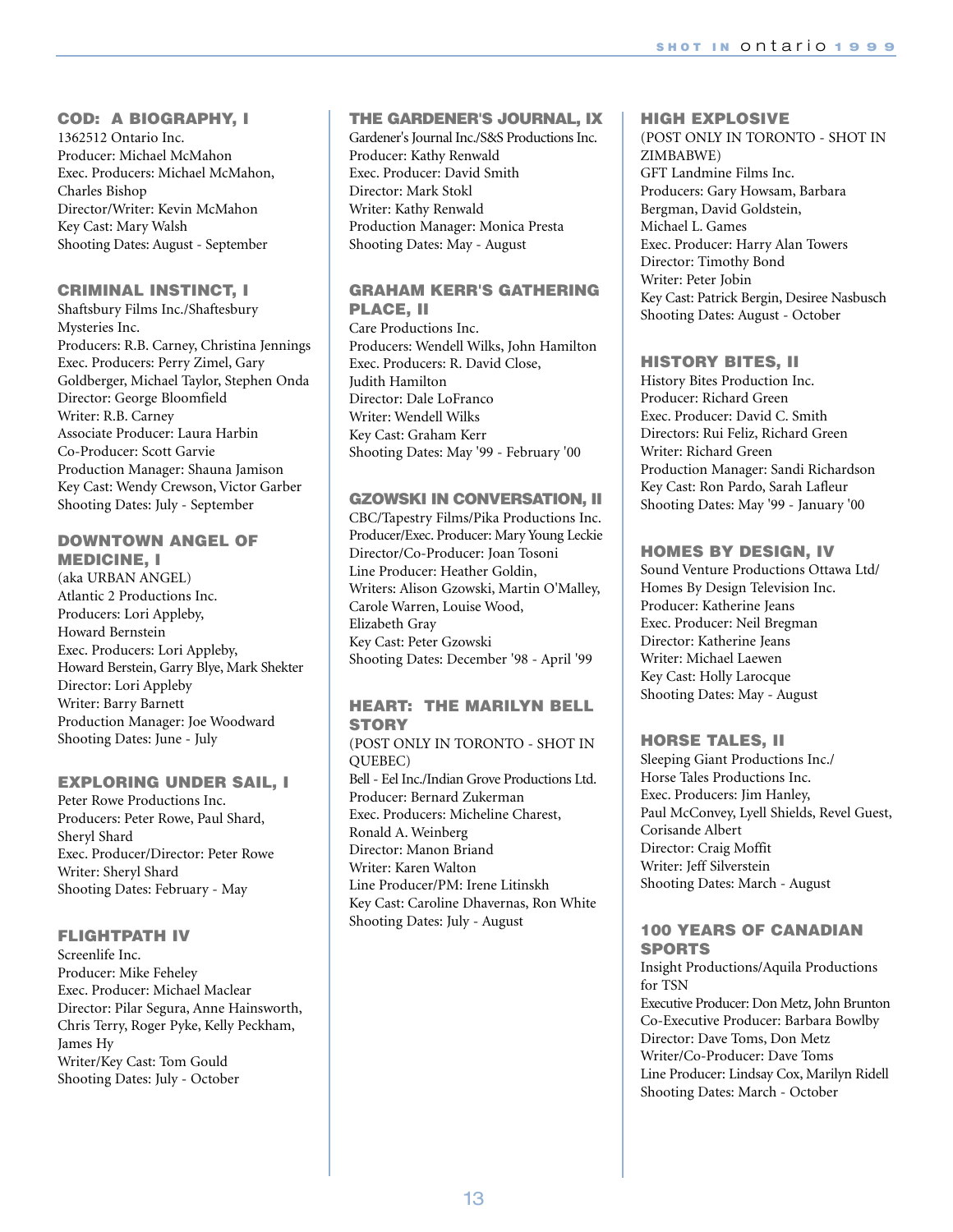## **HUMANS: WHO ARE WE?, I**

Cinenova Productions Inc./ Survival Pictures Inc. Producer: Jane Armstrong Exec. Producer: David Lint Director: Christopher Rowley Line Producer: Willie Fahnestock Writer: Stephen Milton Shooting Dates: July

#### **IN REHEARSAL, I**

1108741 Ontario Inc./COB/Spoken Art Productions Producer: John Van Burek Exec. Producer: Jim Hanley Director: Dan Robinson Writer: John Sobol Shooting Dates: August '98 - February '99

#### **IT SEEMS LIKE YESTERDAY, III**

The Popular History Company Inc. Producers/Exec. Prods.: Ira Levy, Peter Williamson Directors: Dennis Saunders, Anthony Poffandi Co-Producer: Alex Galatis Production Manager: Laura Blaney Key Cast: Rick Mercer Shooting Dates: September '99 - December '99 Shooting Dates: July - August

#### **JOAN OF ARC**

(POST ONLY IN TORONTO - SHOT IN EUROPE) Production Companies: Alliance Atlantis Communications Inc. for CBS Producer: Ian McDougall, Peter Bray Exec. Producer: Ed Gerrion Director: Christian Duguay Writer: Ron Parker Line Producer: Deb LeFaive Key Cast: Leelee Sabieski, Peter O'Toole, Olympia Dukakis, Jaqueline Bissett, Maury Chaykin, Peter Strauss Shooting Dates: Dec. '98 - March '99

#### **JUDAISM: QUEST FOR MEANING, 1**

Production Companies: Sleeping Giant Productions/Quest For Meaning Productions Inc. Producer: Christa Singer Exec. Producer: Jim Hanley Director: Daniel Burman Shooting Dates: September '98 - March '99

#### **THE LAW OF ENCLOSURES** Pluck Inc.

Producers: Damon D'Oliveira, John Greyson, Phyllis Laing Director/Writer: John Greyson Production Manager: Lesley Oswald Key Cast: Sarah Polley, Diane Ladd, Brendan Fraser Shooting Dates: September - October

# **LIFE & TIMES OF: FRANK STRONACH; MARY WALSH; RONNIE HAWKINS**

Summerhill Productions Inc./ 90th Parallel Film & Television Production Shooting Dates: March - October

#### **LITTLE MIRACLES, I**

Little M Productions Inc. Exec. Producers: Ira Levy, Peter Williamson, Elaine Waisglass, Ron Singer Directors: Barri Cohen, Shelley Saywell, Katherine Gilday Writers: Catherine May, Jackie May Line Producer: Kristen Scollie Key Cast: Gail Kerbel Shooting Dates: October - November

# **LIVE FROM THE NAC**

Sound Venture Productions Ottawa Ltd./1350907 Ontario Inc. Producer: Katherine Jeans Exec. Producer: Neil Bregman Directors: Michael Watt, Katherine Jeans Writer: Susan Stranks Production Manager: Myriam Brochu Key Cast: Veronica Tennant Shooting Dates: September

#### **MEN ON WOMEN, I**

MOW Productions Inc. Producer: Heather Ryall Exec. Producer: David C. Smith Director: Dennis Saunders Writer/Assoc. Prod.: Mag Ruffman Production Manager: Jeff Baker Key Cast: Mag Ruffman Shooting Dates: August - November

# **MENTAL ILLNESS ON THE STREET**

Cogent/Benger Productions Producer: Christopher Sumpton Director/Writer: Robin Benger Shooting Dates: June - July

#### **NUREMBURG**

(POST ONLY IN TORONTO) Producer: Alliance Atlantis Communications Shooting Dates: June - September

#### **PET PROJECT SEASON 2**

Pet Project Productions Inc. for The Life Network Producer/Exec. Prod.: Dale Burshtein Directors: Matt Gallagher, Larysa Fenyn, David Storey Production Manager: Beth Fanjoy Key Cast: Kevin Frank, Daisy Shooting Dates: June - October

# **POVERTY, CHASTITY, OBEDIENCE**

PCO Films Inc. Producer: Andrea Nemtin Director/Co-Producer: Cornelia Principe Writer: Cornelia Principe, Andrea Nemtin Shooting Dates: April - October

# **A QUESTION OF CARING**

A Question Of Caring Inc. Producer/Director: Jacqueline Taupin Production Manager: Heidi Lasi Shooting Dates: June - August

# **REAL KIDS, REAL ADVENTURES**

Fireworks Entertainment Ltd. Producer: Karen Wookey Exec. Producers: Adam Haight, Bob Banner Supervising Producer: Tony Thatcher Production Manager: Sam Jephcott Shooting Dates: August - November

#### **RED GREEN SHOW, THE, IX**

Red Green Productions IX Inc./ S&S Productions Inc. Producer: Steve Smith Exec. Producer: David C. Smith Directors: William G. Elliot, Rui Feliz Writers: Steve Smith, Bob Bainborough Production Manager: Sandi Richardson Key Cast: Steve Smith, Patrick McKenna Shooting Dates: March - October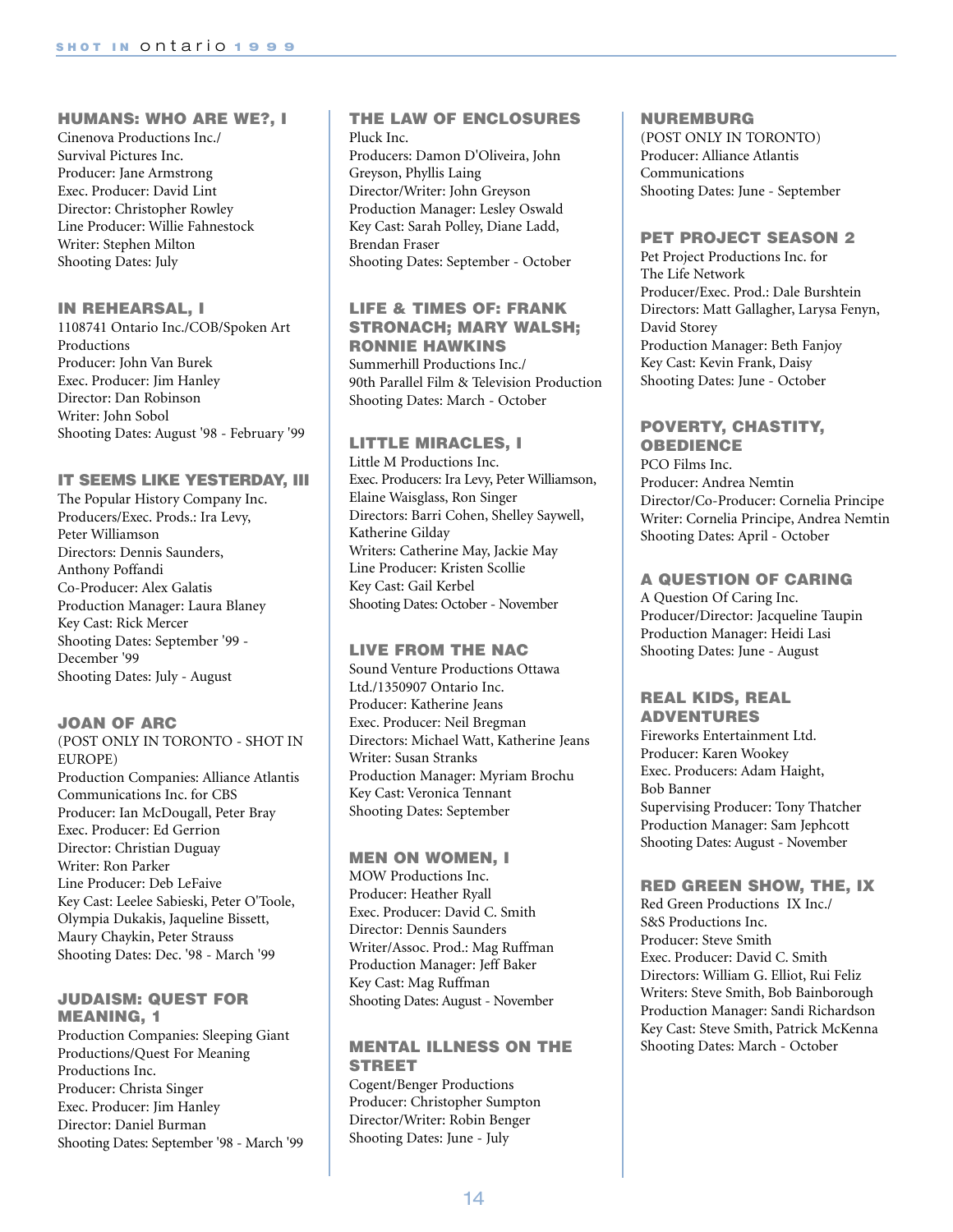# **REPAIR TO REMEMBER, A**

Summerhill Entertainment Inc. Producer: Maria Armstrong Exec. Producers: Bill Johnston, Ronald Lillie Director: Kim Brouwer Line Producer/PM: Catherine Fogarty Writer: Maria Armstrong Key Cast: Mag Ruffman Shooting Dates: May - June

# **THE RETURN OF THE GODS, I**

Sleeping Giant Productions Ltd. Producer: Oriana Beilawski Exec. Producers: Jim Hanley, Paul McConvey, Paolo Mondadori, David Martinez Director/Writer: Sergio Giordani Shooting Dates: November '98 - May '99

#### **ROYAL CANADIAN AIR FARCE, VI**

CBC/Air Farce TV6 Inc. Producers: Roger Abbott, Don Ferguson Director: Perry Rosemond Writers: Gord Holtam, John Morgan, Rick Olsen Production Manager: Lucy Stewart Key Cast: Luba Goy, Don Ferguson, Roger Abbott Shooting Dates: Sept '98 - February '99

# **SAVOIR FAIRE, III & IV**

Savoir Faire Productions Inc. Producer/Director: Michael Prini Exec. Producer: Stephen Stohn Writer/Key Cast: Nik Manojlovich Associate Producer: Kevin Ormsby Shooting Dates: January - February

# **SCATTERING OF SEEDS, A, III**

White Pine Pictures Producers: Peter Raymont, Lindalee Tracey, Maria Pimentel Exec. Producer: Peter Raymont Shooting Dates: June - August

# **THE SHELDON KENNEDY STORY**

#### (POST ONLY IN TORONTO - SHOT IN CALGARY)

3543781 Canada Inc./Cob SKS Productions Producers: Pierre Sarrazin, Dough MacLeod Director: Norma Bailey Writer: Suzette Couture Production Manager: Eda Lishman Key Cast: Jonathan Scarfe, Paulie Shannon Shooting Dates: March - April

# **SKIN DEEP, I**

Being Human Productions Inc. Producer: Amos Adetuyi, Alfons Adetuyis Director: Alfons Adetuyi Writer: Amos Adetuyi Shooting Dates: July - August

# **SPOKEN ART, IV**

1108741 Ontario Inc./COB Spoken Art Productions/ Sleeping Giant Productions Producer/Exec. Prod.: Jim Hanley Director: Dan Robinson Co-Producer: Paul McConvey Production Manager: Todd Hodge Key Cast: Marilyn Lightstone Shooting Dates: December '98 - February '99

# **SLIPPERY BLISSES**

National Film Board Producer: Silva Basmajian Director/Writer: Jeannette Loakman Shooting Dates: July

# **SUPERTOWN CHALLENGE, I & II**

Supertown Productions Inc./ S&S Productions Inc. Producer: Bruce Pirrie Exec. Producer: David C. Smith Director: William Elliott Writers: Bruce Pirrie, Colin Mochrie, Steve Smith Production Manager: Cindy Wrong Key Cast: (I) Colin Mochrie, Jennifer Parsons (II) Robert Smith, Pierrre Trudel, Katherine Ashby Shooting Dates: August '98 - February '99

#### **THIN ICE** National Film Board

Producer: Gerry Flahine Key Cast: Bruce McCall

# **THE TOUGHEST JOB IN**

**THE WORLD** Judy Films Inc. Producer/Director/Writer: Judy Jackson Associate Producer: Del Mehes Shooting Dates: June - July

# **TRAIL OF DREAMS III**

Summerhill Productions Inc. Producer: John Martin Exec. Producers: William Johnston, Ron Lillie Directors: Tom O'Neill, John Martin Writer: Tom O'Neill Production Manager: Terry Hodgett Key Cast: Lloyd Robertson, Murray McLaughlin Shooting Dates: May - September

# **UP TO SPEED**

90th Parallel Film & Television Production Producer/Exec. Prod.: Gordon Henderson Director: Kathryn Oughtred Writers: Gordon Henderson, Kathryn Oughtred Production Manager: Susanne Cuffe Shooting Dates: June - July

# **WHAT'S FOR DINNER?, V**

1330135 Ontario Inc. Exec. Producer: Ira Levy, Peter Williamson, Ken Kostick, Mary Jo Eustace Director: Dennis Saunders Supervising Producer: Kelly Peckham Production Manager: Jordana Ross Key Cast: Ken Kostick, Mary Jo Eustace Shooting Dates: May - June

# **WOMEN'S ADVENTURERS, I**

Women Adventures Inc. Producer: Jane Armstrong Exec. Producer: David Lint Directors: Jane Armstrong, Christopher Rowley Writers: Christina Pochmursky, Sarah Sheard, Siobhan Flanagan Co-Producer: Christina Pochmursky Line Producer: Willie Fahnstock Shooting Dates: November - December